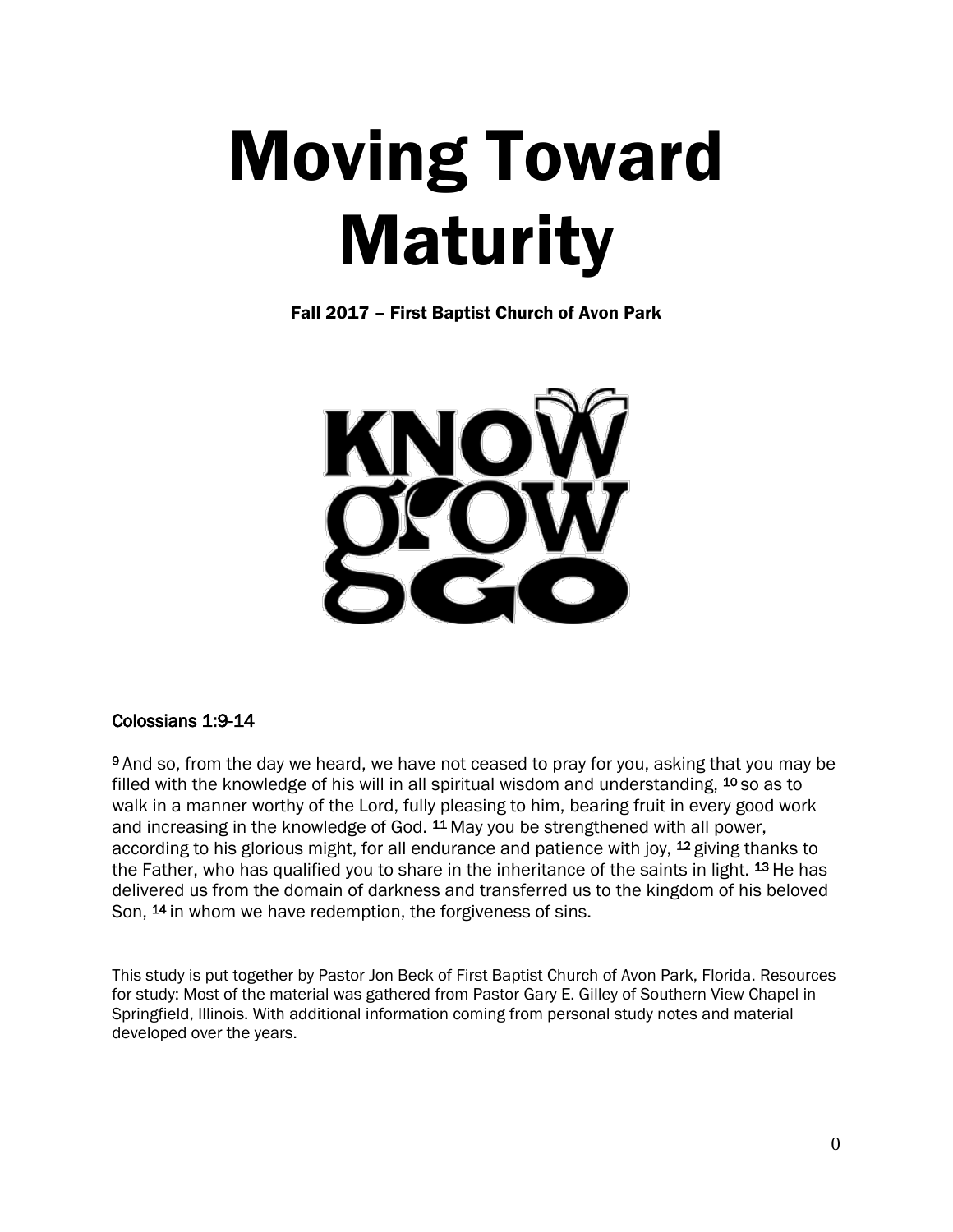# **Moving Toward Maturity**

# **First Baptist Church of Avon Park**

## **CONTENTS**

| Sept 3 - Lesson 1 So Great A Salvation |                                                   | $1 - 2$   |
|----------------------------------------|---------------------------------------------------|-----------|
|                                        | Sept 10 - Lesson 2 Growing As A Christian         | $3 - 5$   |
|                                        | Sept 17 - Lesson 3 The Greatness Of God's Word    | $6-9$     |
| Sept 24 - Big Group in Fellowship Hall |                                                   |           |
| Oct 1 - Lesson 4                       | The Importance Of Prayer                          | $10-12$   |
| Oct 8 - Lesson 5                       | <b>Dealing With Sin</b>                           | $13 - 14$ |
|                                        | Oct 15 - Lesson 6 Baptism & The Church            | $15 - 17$ |
| Oct 22 - Big Group in Fellowship Hall  |                                                   |           |
| Oct 29 - Lesson 7                      | The Church & Her Makeup                           | 18-20     |
| Nov 5 - Lesson 8                       | <b>The Holy Spirit</b>                            | $21 - 24$ |
|                                        | Nov 12 - Lesson 9 Getting Along With God's People | $25 - 27$ |
| Nov 19 – Big Group in Fellowship Hall  |                                                   |           |
| Nov 26 - Lesson 10                     | <b>Biblical Love</b>                              | 28-30     |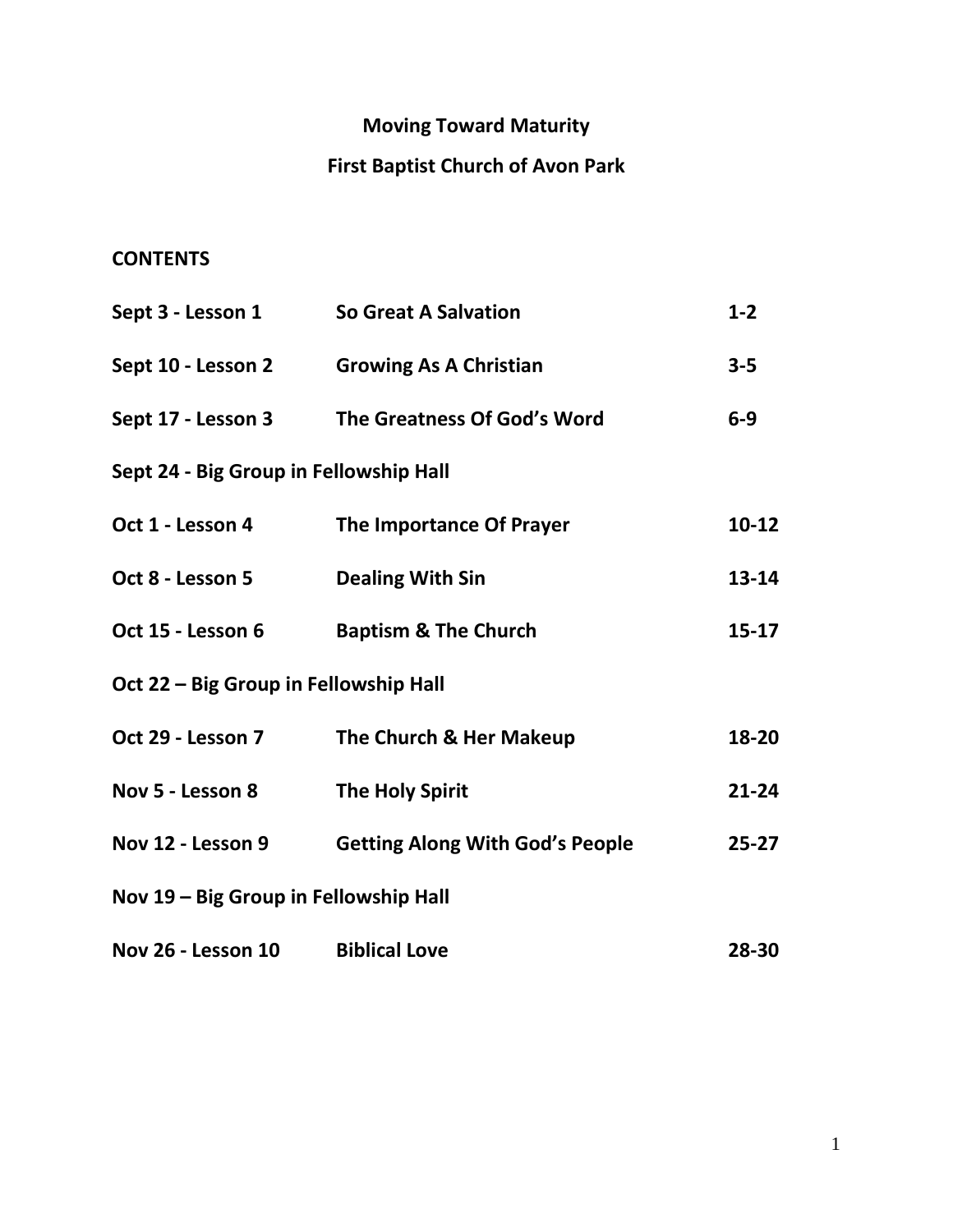## **So Great a Salvation – Lesson 1**

Welcome, friend, into the family of Jesus Christ!! Your decision to trust Christ as your Savior and Lord has brought you into a wonderful new life and relationship with God. Many things happened when you trusted Jesus Christ and you began to live for Him. We will first examine what happened to you at the moment of conversion, then we will see what the Bible has to say about assurance of salvation and growing in your faith.

## **I. WHAT HAPPENED WHEN YOU TRUSTED JESUS CHRIST AS YOUR LORD AND SAVIOR.**

**1. Justified.** This is a legal term meaning, "declare righteous". **(Romans 3:24; 5:1)** On the account books of heaven, where all your sins were recorded, God "imputed" (an accounting term meaning "to put") to your account the righteousness of Christ. **(Romans 4:20-25)**

**2. Given peace with God (Romans 5:1).** The result of justification is peace with God. Your conscience is cleared and the guilt is lifted because you know you have been reconciled to God (that is, you were once separated from God but the differences are settled -- **2 Corinthians 5:18-21**).

**3. Redeemed (1 Peter 1:18-19).** This is the act of God whereby He paid the price of our sins: He purchased sinners through the death of Christ.

## **4. Given an inheritance**

- You are now complete in Christ; nothing more needs to be added to give you eternal life. **(Colossians 2:9-10)**
- You possess every spiritual blessing. **(Ephesians 1:3)** Every gift the Holy Spirit gives, you have been given.
- You have assurance of eternal life. **(1 Peter 1:4)**

**5. Given a new position.** You are now a member of a holy and royal priesthood **(1 Peter 2:5,9)**; a citizen of heaven **(Philippians 3:20)**; a member in the family of God by birth **(John 3:5)** and by adoption. **(Galatians 4:5)**

## **Since you are now in the family of God, many wonderful things are possible for you**.

- You can begin to understand God's Word. **(1 Corinthians 2:12-14)**
- You can obtain strength to apply the Word to change selfish wrong habits.

#### **(1 Corinthians 10:13; Philippians 4:13)**

- You can experience joy in trials. **(James 1:2-4; Romans 8:28-29)**
- You can have fellowship with other believers in the church of Christ. **(1 John 1:7-9)**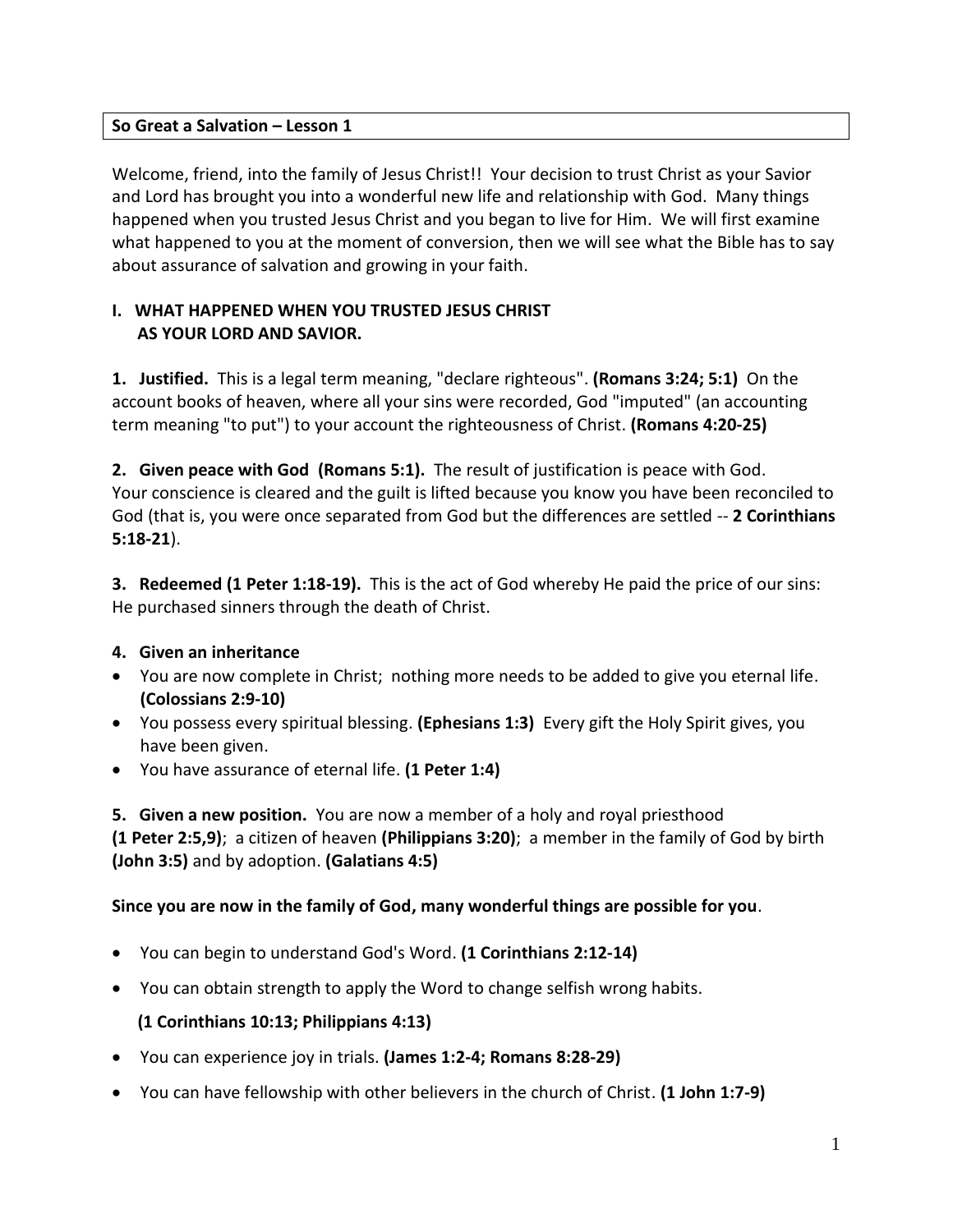## **II. YOUR ASSURANCE OF ETERNAL SALVATION – 1 John 5:11-13**

**1.** But how do you know that you really have eternal life? Let us see what the Scriptures say.

Read **1 John 5:11-12**. God says, "And this is the testimony, that God has given us \_\_\_\_\_\_\_\_\_\_\_\_\_\_\_\_\_\_\_\_\_\_\_, and this life is in \_\_\_\_\_\_\_\_\_\_\_\_\_\_\_\_\_\_\_\_\_\_\_\_\_\_\_\_\_\_\_.

- Note: The witness is **not** your **feelings**! Not a human's statement! God's Word is the witness!
- **2.** How long is this life? \_\_\_\_\_\_\_\_\_\_\_\_\_\_\_\_\_\_\_\_\_\_\_\_\_\_\_\_\_\_\_\_.
- **3.** Read **1 Peter 1:3-5**.
- What are three descriptions of your inheritance which is reserved in Heaven?
- Who protects this inheritance? (v5)  $\frac{1}{2}$  [200]  $\frac{1}{2}$  [200]  $\frac{1}{2}$  [200]  $\frac{1}{2}$  [200]  $\frac{1}{2}$  [200]  $\frac{1}{2}$  [200]  $\frac{1}{2}$  [200]  $\frac{1}{2}$  [200]  $\frac{1}{2}$  [200]  $\frac{1}{2}$  [200]  $\frac{1}{2}$  [200]  $\frac{1}{2$
- **4.** Based on **2 Timothy 1:12**, how confident should we be in His keeping power?
- **5.** According to **Philippians 1:6**, why can we have this confidence?

Our assurance of eternal life is beneficial in many ways, but its main purpose is to enable us to live and grow in the likeness of Christ. **(Romans 8:28-29a)**

**\_\_\_\_\_\_\_\_\_\_\_\_\_\_\_\_\_\_\_\_\_\_\_\_\_\_\_\_\_\_\_\_\_\_\_\_\_\_\_\_\_\_\_\_\_\_\_\_\_\_\_\_\_\_\_\_\_\_\_\_\_\_\_\_\_\_\_\_\_\_\_\_** \_\_\_\_\_\_\_\_\_\_\_\_\_\_\_\_\_\_\_\_\_\_\_\_\_\_\_\_\_\_\_\_\_\_\_\_\_\_\_\_\_\_\_\_\_\_\_\_\_\_\_\_\_\_\_\_\_\_\_\_\_\_\_\_\_\_\_\_\_\_\_\_ \_\_\_\_\_\_\_\_\_\_\_\_\_\_\_\_\_\_\_\_\_\_\_\_\_\_\_\_\_\_\_\_\_\_\_\_\_\_\_\_\_\_\_\_\_\_\_\_\_\_\_\_\_\_\_\_\_\_\_\_\_\_\_\_\_\_\_\_\_\_\_\_ \_\_\_\_\_\_\_\_\_\_\_\_\_\_\_\_\_\_\_\_\_\_\_\_\_\_\_\_\_\_\_\_\_\_\_\_\_\_\_\_\_\_\_\_\_\_\_\_\_\_\_\_\_\_\_\_\_\_\_\_\_\_\_\_\_\_\_\_\_\_\_\_

\_\_\_\_\_\_\_\_\_\_\_\_\_\_\_\_\_\_\_\_\_\_\_\_\_\_\_\_\_\_\_\_\_\_\_\_\_\_\_\_\_\_\_\_\_\_\_\_\_\_\_\_\_\_\_\_\_\_\_\_\_\_\_\_\_\_\_\_\_\_\_\_\_\_\_\_\_

**6.** What characterizes those who possess eternal life? **(John 10:27-28 & John 6:35-41)**

\_\_\_\_\_\_\_\_\_\_\_\_\_\_\_\_\_\_\_\_\_\_\_\_\_\_\_\_\_\_\_\_\_\_\_\_\_\_\_\_\_\_\_\_\_\_\_\_\_\_\_\_\_\_\_\_\_\_\_\_\_\_\_\_

- **7.** Note four great truths from **John 5:24**.
- **8.** What are some evidences of eternal life?
- **1 John 5:13-14 \_\_\_\_\_\_\_\_\_\_\_\_\_\_\_\_\_\_\_\_\_\_\_\_\_\_\_\_\_\_\_\_\_\_\_\_\_\_\_\_\_\_\_\_\_\_\_\_\_\_\_\_\_\_\_\_\_\_\_\_\_**
- **1 John 3:14 \_\_\_\_\_\_\_\_\_\_\_\_\_\_\_\_\_\_\_\_\_\_\_\_\_\_\_\_\_\_\_\_\_\_\_\_\_\_\_\_\_\_\_\_\_\_\_\_\_\_\_\_\_\_\_\_\_\_\_\_\_\_\_\_**
- **1 John 2:5 \_\_\_\_\_\_\_\_\_\_\_\_\_\_\_\_\_\_\_\_\_\_\_\_\_\_\_\_\_\_\_\_\_\_\_\_\_\_\_\_\_\_\_\_\_\_\_\_\_\_\_\_\_\_\_\_\_\_\_\_\_\_\_\_\_**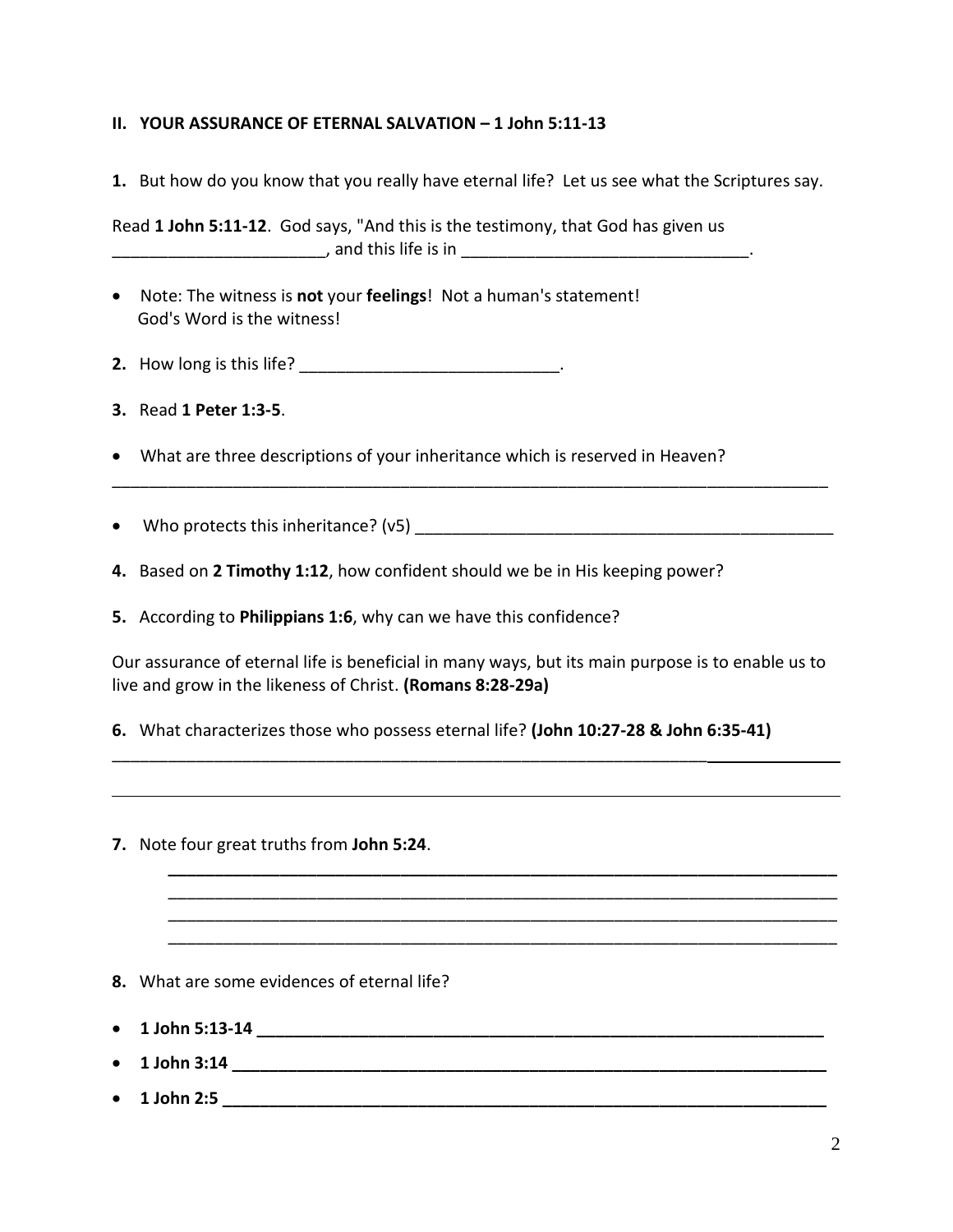#### **GROWING AS A CHRISTIAN- Lesson 2**

A group of tourists visiting a picturesque village walked by an old man sitting beside a fence. In a rather patronizing way, one tourist asked, "Were any great men born in this village?" The old man replied, "Nope, only babies."

A frothy question brought a profound answer. There are no instant heroes, whether in this world or in the kingdom of God. No great Christians have ever been born. Maturity takes time, effort, and the power of God in our lives. The question we must address is "**How do Believers grow in righteousness?"**

In *Godliness through Discipline,* Jay Adams states: "There are only two kinds of life: the feeling motivated life of sin oriented toward self, and the commandment motivated life of holiness oriented toward godliness."

There are several basic things that you need to understand in order to grow toward godliness.

### **I. YOU MUST UNDERSTAND YOUR NEW POSITION IN CHRIST.**

**1.** According to **Ephesians 2:1-3**, what are five descriptions of your **life before** you became a Christian?

\_\_\_\_\_\_\_\_\_\_\_\_\_\_\_\_\_\_\_\_\_\_\_\_\_\_\_\_\_\_\_\_\_\_\_\_\_\_\_\_\_\_\_\_\_\_\_\_\_\_\_\_\_\_\_\_\_\_\_\_\_\_\_\_\_\_\_\_\_\_\_\_\_\_\_\_\_\_

**2.** According to **Ephesians 2:4-6**, what are three descriptions of your **life now** as a Believer?

\_\_\_\_\_\_\_\_\_\_\_\_\_\_\_\_\_\_\_\_\_\_\_\_\_\_\_\_\_\_\_\_\_\_\_\_\_\_\_\_\_\_\_\_\_\_\_\_\_\_\_\_\_\_\_\_\_\_\_\_\_\_\_\_\_\_\_\_\_\_\_\_\_\_\_\_\_\_

\_\_\_\_ \_\_\_\_\_\_\_\_\_\_\_\_\_\_\_\_\_\_\_\_\_\_\_\_\_\_\_\_\_\_\_\_\_\_\_\_\_\_\_\_\_\_\_\_\_\_\_\_\_\_\_\_\_\_\_\_

**3.** How should we view ourselves as Christians?

**2 Corinthians 5:17** \_\_\_\_\_\_\_\_\_\_\_\_\_\_\_\_\_\_\_\_\_\_\_\_\_\_\_\_\_\_\_\_\_\_\_\_\_\_\_\_\_\_\_\_\_\_\_\_\_\_\_\_\_\_\_\_\_\_\_\_\_

 $\overline{\phantom{a}}$ 

**Romans** 6:11

Romans chapter 6 teaches that we are no longer under the power of sin, nevertheless sinless perfection cannot be obtained in this life. The reason for this being that **we still live in the "flesh" or "body" that houses the principle of sin. (Romans 6:12 - 7:25)**

**While our inward nature has been changed, and is dead to sin**, our body is still alive to sin until it is changed at the resurrection. **(1 Corinthians 15:42-44)**

*Since the Believer still battles with sin, it is important that we understand the nature of temptation*.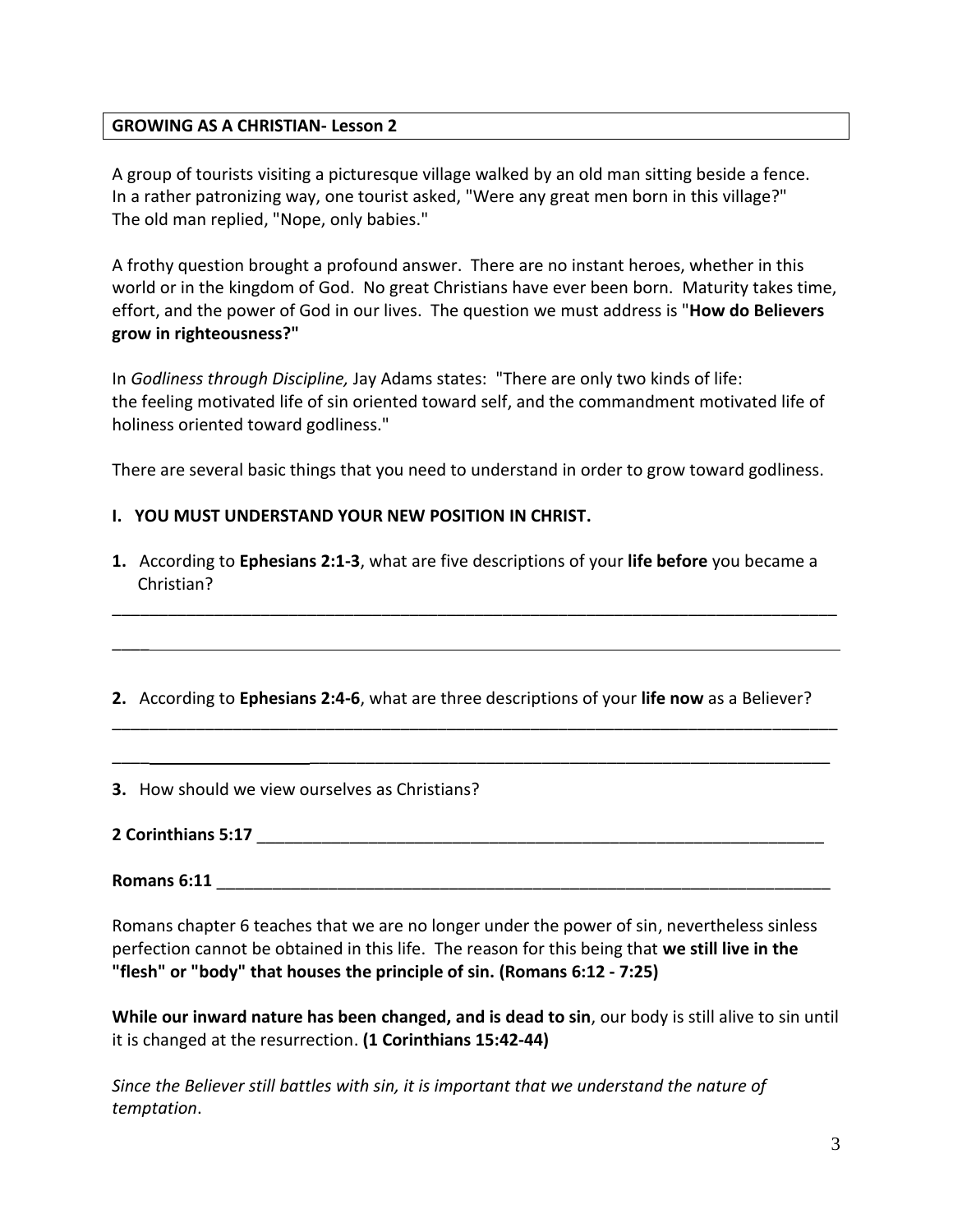- **II. YOU MUST UNDERSTAND THE NATURE OF TEMPTATION.**
- **1.** Read the following passages and note the three sources of temptation.
- **James 1:13-14 Designed 2008** *Lease 2008 Lease 2008 Lease 2008* **<b>***Lease 2008 Lease 2008 Lease 2008* **1 John 2:15-16** \_\_\_\_\_\_\_\_\_\_\_\_\_\_\_\_\_\_\_\_\_\_\_\_\_\_\_\_\_\_\_\_\_\_\_\_\_\_\_\_\_\_\_\_\_\_\_\_\_\_\_\_\_\_\_\_\_\_\_\_\_\_\_\_

\_\_\_\_\_\_\_\_\_\_\_\_\_\_\_\_\_\_\_\_\_\_\_\_\_\_\_\_\_\_\_\_\_\_\_\_\_\_\_\_\_\_\_\_\_\_\_\_\_\_\_\_\_\_\_\_\_\_\_\_\_\_\_\_\_\_\_\_\_\_\_\_\_\_\_\_\_\_

\_\_\_\_\_\_\_\_\_\_\_\_\_\_\_\_\_\_\_\_\_\_\_\_\_\_\_\_\_\_\_\_\_\_\_\_\_\_\_\_\_\_\_\_\_\_\_\_\_\_\_\_\_\_\_\_\_\_\_\_\_\_\_\_\_\_\_\_\_\_\_\_\_\_\_\_\_

\_\_\_\_\_\_\_\_\_\_\_\_\_\_\_\_\_\_\_\_\_\_\_\_\_\_\_\_\_\_\_\_\_\_\_\_\_\_\_\_\_\_\_\_\_\_\_\_\_\_\_\_\_\_\_\_\_\_\_\_\_\_\_\_\_\_\_ \_\_\_\_\_

\_\_\_\_\_\_\_\_\_\_\_\_\_\_\_\_\_\_\_\_\_\_\_\_\_\_\_\_\_\_\_\_\_\_\_\_\_\_\_\_\_\_\_\_\_\_\_\_\_\_\_\_\_\_\_\_\_\_\_\_\_\_\_\_\_\_\_\_\_ \_\_\_\_

\_\_\_\_\_\_\_\_\_\_\_\_\_\_\_\_\_\_\_\_\_\_\_\_\_\_\_\_\_\_\_\_\_\_\_\_\_\_\_\_\_\_\_\_\_\_\_\_\_\_\_\_\_\_\_\_\_\_\_\_\_\_\_\_\_\_\_\_\_ \_\_\_\_

- **1 Peter 5:8; 2 Corinthians 11:13-14** \_\_\_\_\_\_\_\_\_\_\_\_\_\_\_\_\_\_\_\_\_\_\_\_\_\_\_\_\_\_\_\_\_\_\_\_\_\_\_\_\_\_\_\_\_\_\_
- **2**. How did Jesus overcome temptation? **(Matthew 4:2-11)**

Do we have this same resource for overcoming temptation?

**3.** Note four ways in which God's Word is useful for overcoming sinful habits.  **(2 Timothy 3:16-17**).

\_\_\_\_\_\_\_\_\_\_\_\_\_\_\_\_\_\_\_\_\_\_\_\_\_\_\_ \_\_\_\_\_\_\_\_\_\_\_\_\_\_\_\_\_\_\_\_\_\_\_\_\_\_\_\_

\_\_\_\_\_\_\_\_\_\_\_\_\_\_\_\_\_\_\_\_\_\_\_\_\_\_\_ \_\_\_\_\_\_\_\_\_\_\_\_\_\_\_\_\_\_\_\_\_\_\_\_\_\_\_\_

**4.** What is God's promise in **1 Corinthians 10:13**?

#### **III. YOU MUST UNDERSTAND GOD'S PURPOSES FOR THE BELIEVER IN THIS LIFE.**

**1.** What is God's purpose for the Believer in **Romans 8:28-29**?

**2**. What is God's purpose for the Believer in **2 Corinthians 5:9**? \_\_\_\_\_\_\_\_\_\_\_\_\_\_\_\_\_\_\_\_\_\_\_\_

**3**. What is God's purpose for the Believer in **1 Corinthians 10:31**? \_\_\_\_\_\_\_\_\_\_\_\_\_\_\_\_\_\_\_\_\_\_

It is important that we understand what God's purposes are for us, otherwise our priorities in life will be wrong; we will misinterpret what God is attempting to accomplish in our lives. When we understand these things, what will our goal be according to **Matthew 6:33**?

\_\_\_\_\_\_\_\_\_\_\_\_\_\_\_\_\_\_\_\_\_\_\_\_\_\_\_\_\_\_\_\_\_\_\_\_\_\_\_\_\_\_\_\_\_\_\_\_\_\_\_\_\_\_\_\_\_\_\_\_\_\_\_\_\_\_\_\_\_\_\_\_\_\_\_\_\_

\_\_\_\_\_\_\_\_\_\_\_\_\_\_\_\_\_\_\_\_\_\_\_\_\_\_\_\_\_\_\_\_\_\_\_\_\_\_\_\_\_\_\_\_\_\_\_\_\_\_\_\_\_\_\_\_\_\_\_\_\_\_\_\_\_\_\_\_\_ \_\_\_\_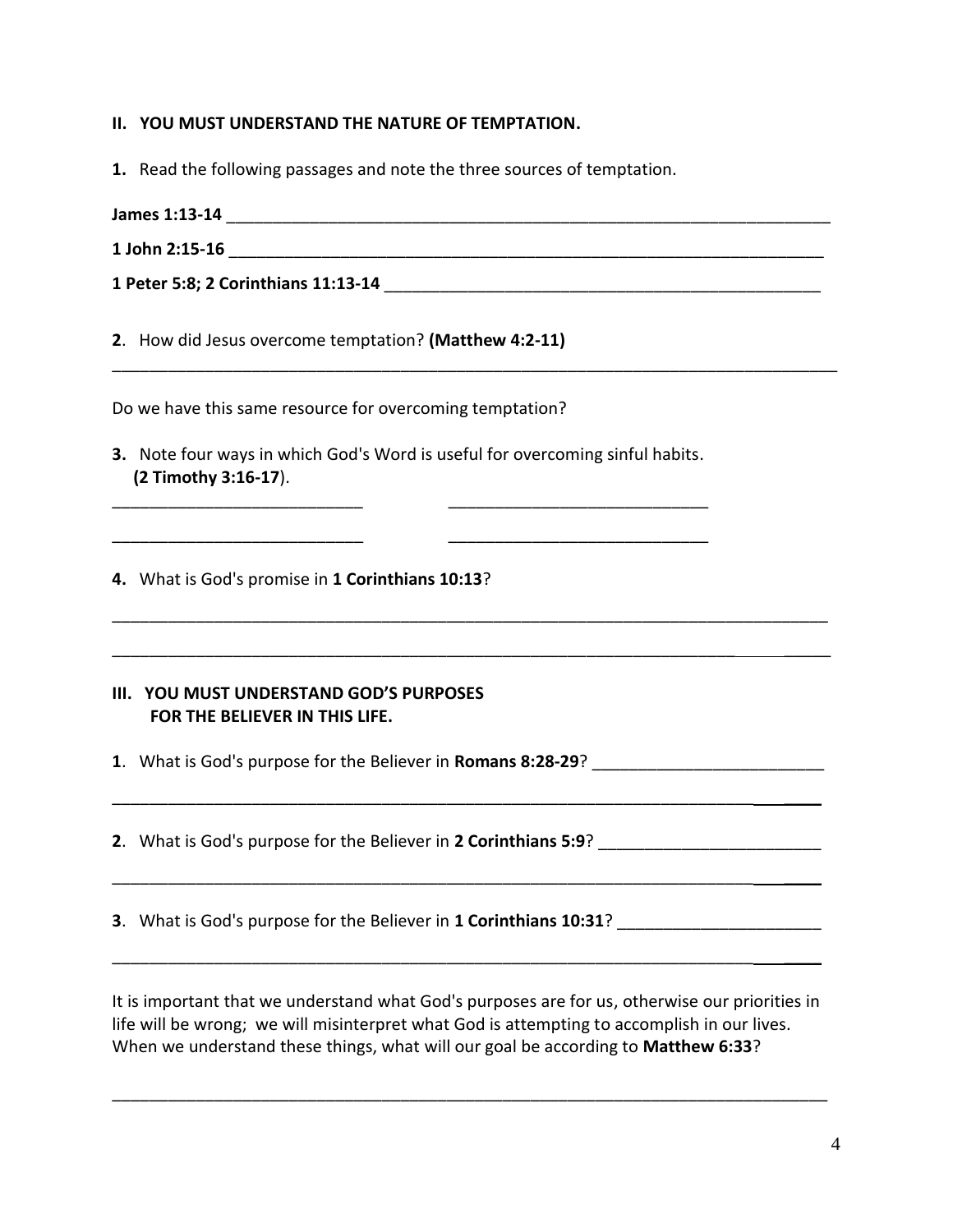#### **IV. YOU MUST UNDERSTAND THAT GOD DESIRES AND EXPECTS OBEDIENCE.**

|    | 1. What does God desire of us in Romans 12:1-2? ________________________________                                                                                                                                                                                                                                                                                                                                                                                                                                                   |
|----|------------------------------------------------------------------------------------------------------------------------------------------------------------------------------------------------------------------------------------------------------------------------------------------------------------------------------------------------------------------------------------------------------------------------------------------------------------------------------------------------------------------------------------|
|    | 2. According to Romans 6:12-13, what must we do if we are to be obedient to God?                                                                                                                                                                                                                                                                                                                                                                                                                                                   |
| 3. | In order to grow in Christ, what three things does Ephesians 4:22-24 tell us to do?                                                                                                                                                                                                                                                                                                                                                                                                                                                |
|    | The "put-off, put-on" dynamic is found consistently throughout the Bible. Growth will not take<br>place by simply putting off something. For example, if you decide to stop a bad habit but do<br>nothing to replace that habit --growth will not take place and you will soon return to your<br>former way of living. You must replace sinful ways of living with godly ways of living.<br>4. List side-by-side several sinful habits and what those habits should be replaced with in<br>Ephesians 4:25-32.<br>Put Off<br>Put On |
|    |                                                                                                                                                                                                                                                                                                                                                                                                                                                                                                                                    |
|    | 5. How can we obtain the power and the desire to obey God's Word?                                                                                                                                                                                                                                                                                                                                                                                                                                                                  |
|    |                                                                                                                                                                                                                                                                                                                                                                                                                                                                                                                                    |
|    |                                                                                                                                                                                                                                                                                                                                                                                                                                                                                                                                    |
|    |                                                                                                                                                                                                                                                                                                                                                                                                                                                                                                                                    |
|    | What will be the result of living such a life? (Galatians 5:22-23)                                                                                                                                                                                                                                                                                                                                                                                                                                                                 |

**Conclusion:** God does not expect us to be perfect -- He expects us to be **growing.**

This lesson gives some of the biblical principles that you must understand if you are to grow in godliness; **however**, growth will also require discipline. There will be no growth in your Christian life unless you discipline yourself to study the Scriptures, spend time in prayer, make time for quality fellowship, learn to worship God, and learn how to become dependent upon the Holy Spirit. In future lessons, we will study these basic disciplines.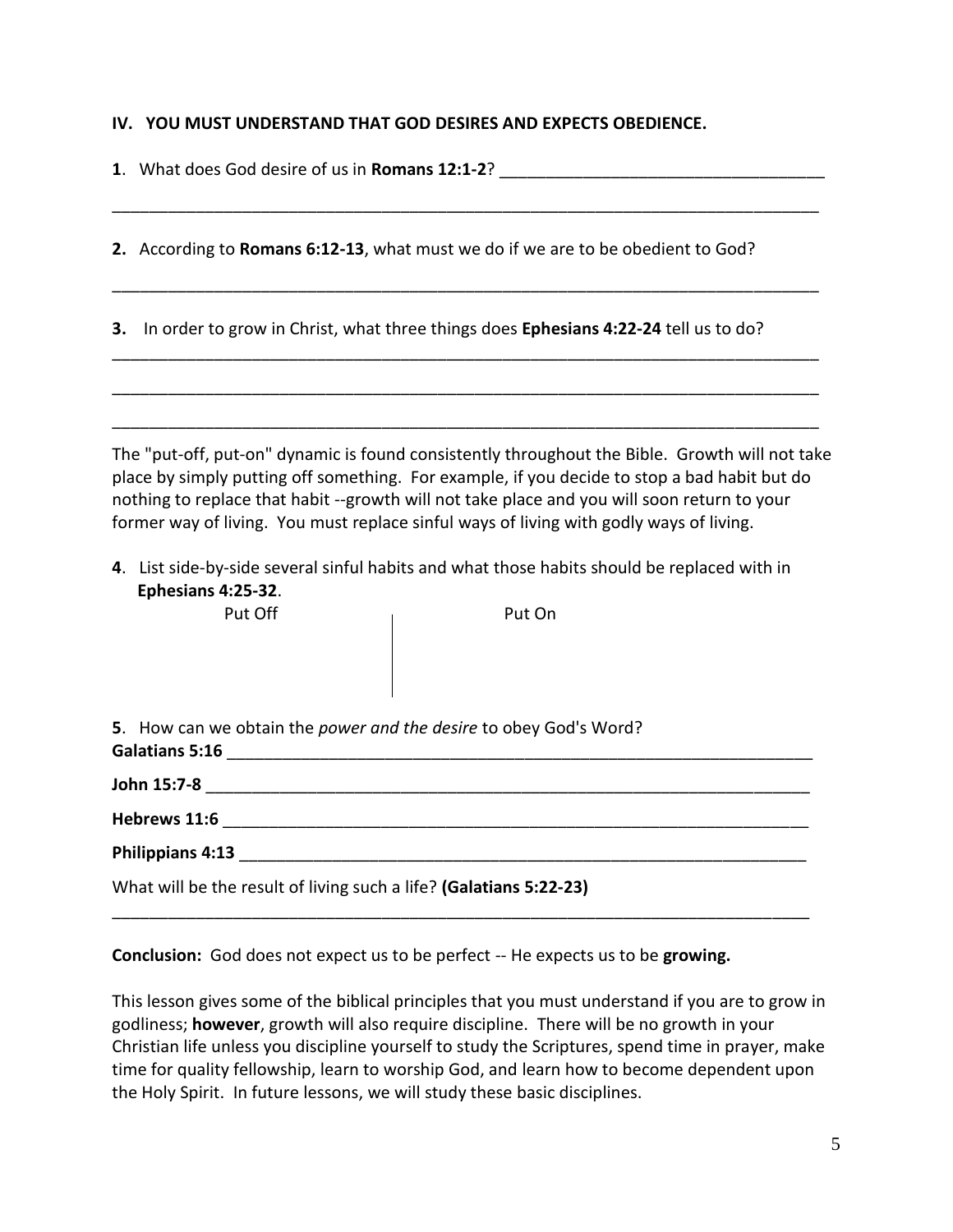#### **THE GREATNESS OF GOD'S WORD – Lesson 3**

When a person becomes a child of God he now has the Holy Spirit living within him. The Holy Spirit will enable that person to have the power to live the Christian life. Nevertheless, God's Spirit does not act independent of God's Word. In order to overcome sinful habits, grow in godliness, and obtain guidance for everyday living, we must read and act upon God's Word in faith. Whenever God requires anything of His children, He always provides instruction and power to meet those requirements through His Holy Word.

#### **I. THE IMPORTANCE OF GOD'S WORD**

- **1**. We must understand what the Bible is and what it can do in our lives.
- Approximately 39 men of God wrote the Scriptures under special inspiration over a period of 1500 years. Who specifically inspired these men? **(2 Timothy 3:16**)

\_\_\_\_\_\_\_\_\_\_\_\_\_\_\_\_\_\_\_\_\_\_\_\_\_\_\_\_\_\_\_\_\_\_\_\_\_\_\_\_\_\_\_\_\_\_\_\_\_\_\_\_\_\_\_\_\_\_\_\_\_\_\_\_\_\_\_\_\_\_\_\_\_\_\_\_\_\_

- The word "inspired" means "God-breathed". Although God used men as His instruments, who is the author of the Scriptures? (2 Pet 1:19 - 21)
- Read **2 Timothy 3:15-17**.

\_\_\_\_\_\_\_\_\_\_\_\_\_\_\_\_\_\_\_\_\_\_\_\_\_\_

\_\_\_\_\_\_\_\_\_\_\_\_\_\_\_\_\_\_\_\_\_\_\_\_\_\_

What is the most important thing the Scriptures teach us (v15)?

Because the Scriptures are God-breathed they are profitable for

 $\frac{1}{2}$  for  $\frac{1}{2}$  and for  $\frac{1}{2}$  and for  $\frac{1}{2}$   $\frac{1}{2}$   $\frac{1}{2}$   $\frac{1}{2}$   $\frac{1}{2}$   $\frac{1}{2}$   $\frac{1}{2}$   $\frac{1}{2}$   $\frac{1}{2}$   $\frac{1}{2}$   $\frac{1}{2}$   $\frac{1}{2}$   $\frac{1}{2}$   $\frac{1}{2}$   $\frac{1}{2}$   $\frac{1}{2}$   $\frac{1}{2}$ 

 $(v16)$ 

What does God's Word enable us to do?

(v17)\_\_\_\_\_\_\_\_\_\_\_\_\_\_\_\_\_\_\_\_\_\_\_\_\_\_\_\_\_\_\_\_\_\_\_\_\_\_\_\_\_

• From the following verses, note the *attitudes* we should have toward the Word of God.

\_\_\_\_\_\_\_\_\_\_\_\_\_\_\_\_\_\_\_\_\_\_\_\_\_\_\_\_\_\_\_\_\_\_\_\_\_\_\_\_\_\_\_\_\_\_\_\_\_\_\_\_\_\_\_\_\_\_\_\_\_\_\_\_\_\_\_\_\_\_\_\_\_\_\_\_\_\_

**Psalm 119:35** \_\_\_\_\_\_\_\_\_\_\_\_\_\_\_\_\_\_\_\_\_\_\_\_\_\_\_\_\_\_\_\_\_\_\_\_\_\_\_\_\_\_\_\_\_\_\_\_\_\_\_

**Psalm 119:42 Designed as a set of the set of the set of the set of the set of the set of the set of the set of the set of the set of the set of the set of the set of the set of the set of the set of the set of the set o**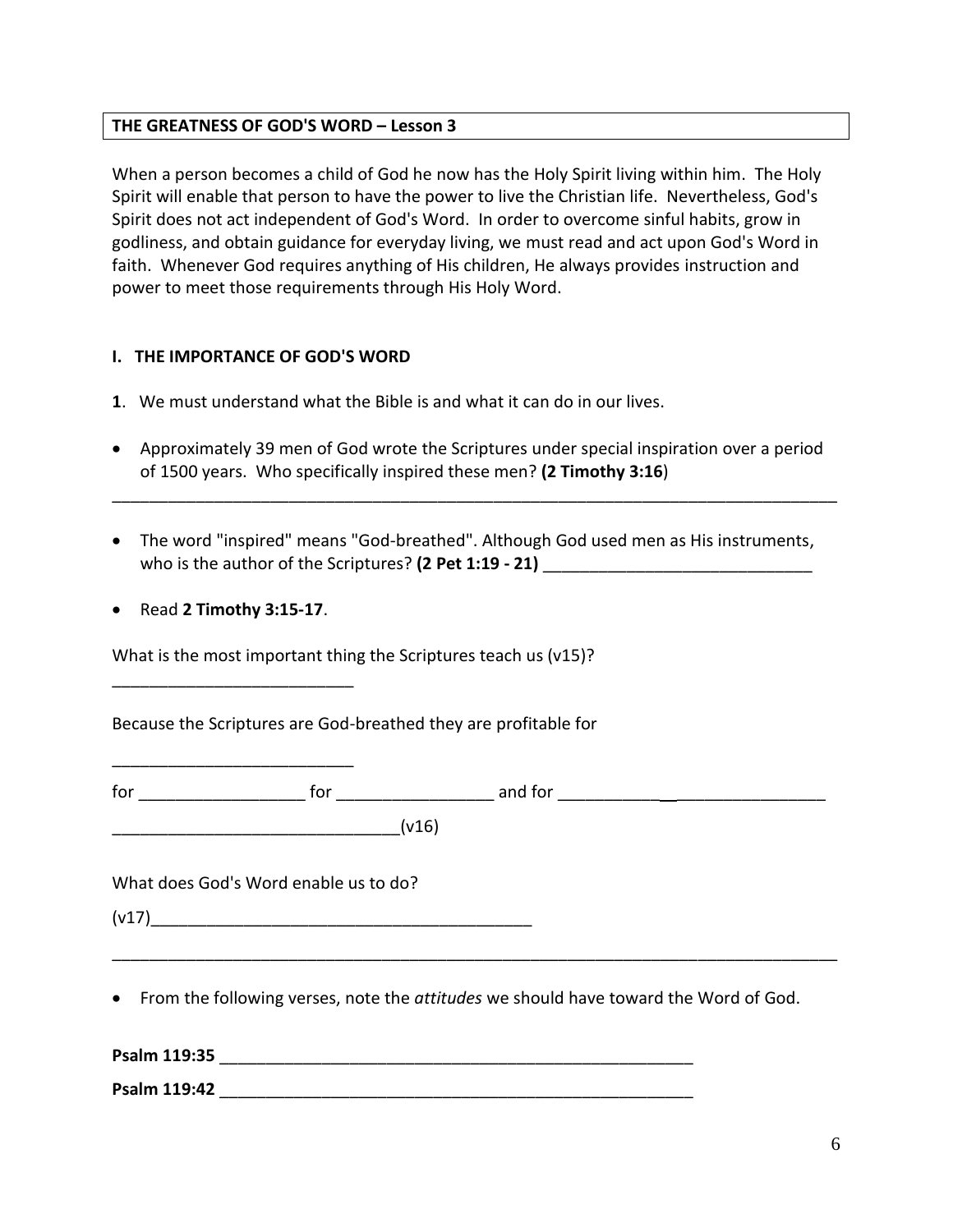| Psalm 119:62  |  |
|---------------|--|
| Psalm 119:117 |  |
| Psalm 119:164 |  |
| Psalm 119:167 |  |

\_\_\_\_\_\_\_\_\_\_\_\_\_\_\_\_\_\_\_\_\_\_\_\_\_\_\_\_\_\_\_\_\_\_\_\_\_\_\_\_\_\_\_\_\_\_\_\_\_\_\_\_\_\_\_\_\_\_\_\_\_\_\_\_\_\_\_\_\_\_\_\_\_\_\_\_\_

\_\_\_\_\_\_\_\_\_\_\_\_\_\_\_\_\_\_\_\_\_\_\_\_\_\_\_\_\_\_\_\_\_\_\_\_\_\_\_\_\_\_\_\_\_\_\_\_\_\_\_\_\_\_\_\_\_\_\_\_\_\_\_\_\_\_\_\_\_\_\_\_\_\_\_\_\_

\_\_\_\_\_\_\_\_\_\_\_\_\_\_\_\_\_\_\_\_\_\_\_\_\_\_\_\_\_\_\_\_\_\_\_\_\_\_\_\_\_\_\_\_\_\_\_\_\_\_\_\_\_\_\_\_\_\_\_\_\_\_\_\_\_\_\_\_\_\_\_\_\_\_\_\_\_

\_\_\_\_\_\_\_\_\_\_\_\_\_\_\_\_\_\_\_\_\_\_\_\_\_\_\_\_\_\_\_\_\_\_\_\_\_\_\_\_\_\_\_\_\_\_\_\_\_\_\_\_\_\_\_\_\_\_\_\_\_\_\_\_\_\_\_\_\_\_\_\_\_\_\_\_\_

\_\_\_\_\_\_\_\_\_\_\_\_\_\_\_\_\_\_\_\_\_\_\_\_\_\_\_\_\_\_\_\_\_\_\_\_\_\_\_\_\_\_\_\_\_\_\_\_\_\_\_\_\_\_\_\_\_\_\_\_\_\_\_\_\_\_\_\_\_\_\_\_\_\_\_\_\_

- **2**. We must understand the importance of obeying God's Word.
- What will demonstrate our love for Christ? **(John 14:15, 21, 23)**
- Read **John 15:4-10**. What is necessary for bringing forth fruit.

\_\_\_\_\_\_\_\_\_\_\_\_\_\_\_\_\_\_\_\_\_\_\_\_\_\_\_\_\_\_\_\_\_\_\_\_\_\_\_\_\_\_\_\_\_\_

\_\_\_\_\_\_\_\_\_\_\_\_\_\_\_\_\_\_\_\_\_\_\_\_\_\_\_\_\_\_\_\_\_\_\_\_\_\_\_\_\_\_\_\_\_\_

\_\_\_\_\_\_\_\_\_\_\_\_\_\_\_\_\_\_\_\_\_\_\_\_\_\_\_\_\_\_\_\_\_\_\_\_\_\_\_\_\_\_\_\_\_\_

• According to **Galatians 5:22-23** what is the "fruit" of the Spirit?

• What is commanded in **James 1:22**? \_\_\_\_\_\_\_\_\_\_\_\_\_\_\_\_\_\_\_\_\_\_\_\_\_\_\_\_\_\_\_\_\_\_\_\_\_\_\_\_\_\_\_\_

\_\_\_\_\_\_\_\_\_\_\_\_\_\_\_\_\_\_\_\_\_\_\_\_\_\_\_

#### **II. HOW TO USE GOD'S WORD**

There are several ways in which we can develop a deeper understanding of God's Word and through the application of Scripture develop lives that glorify and please God:

- **1. Listen to the Word of God as it is being taught**.
- Read **Ephesians 4:11-16**. What obligation does God give to pastor-teachers and evangelists today? \_\_\_\_\_\_\_\_\_\_\_\_\_\_\_\_\_\_\_\_\_\_\_\_\_\_\_\_\_\_\_\_\_\_\_\_\_\_\_\_\_\_\_\_\_\_\_\_\_\_\_\_\_\_\_\_\_\_\_\_\_\_\_\_\_\_\_\_\_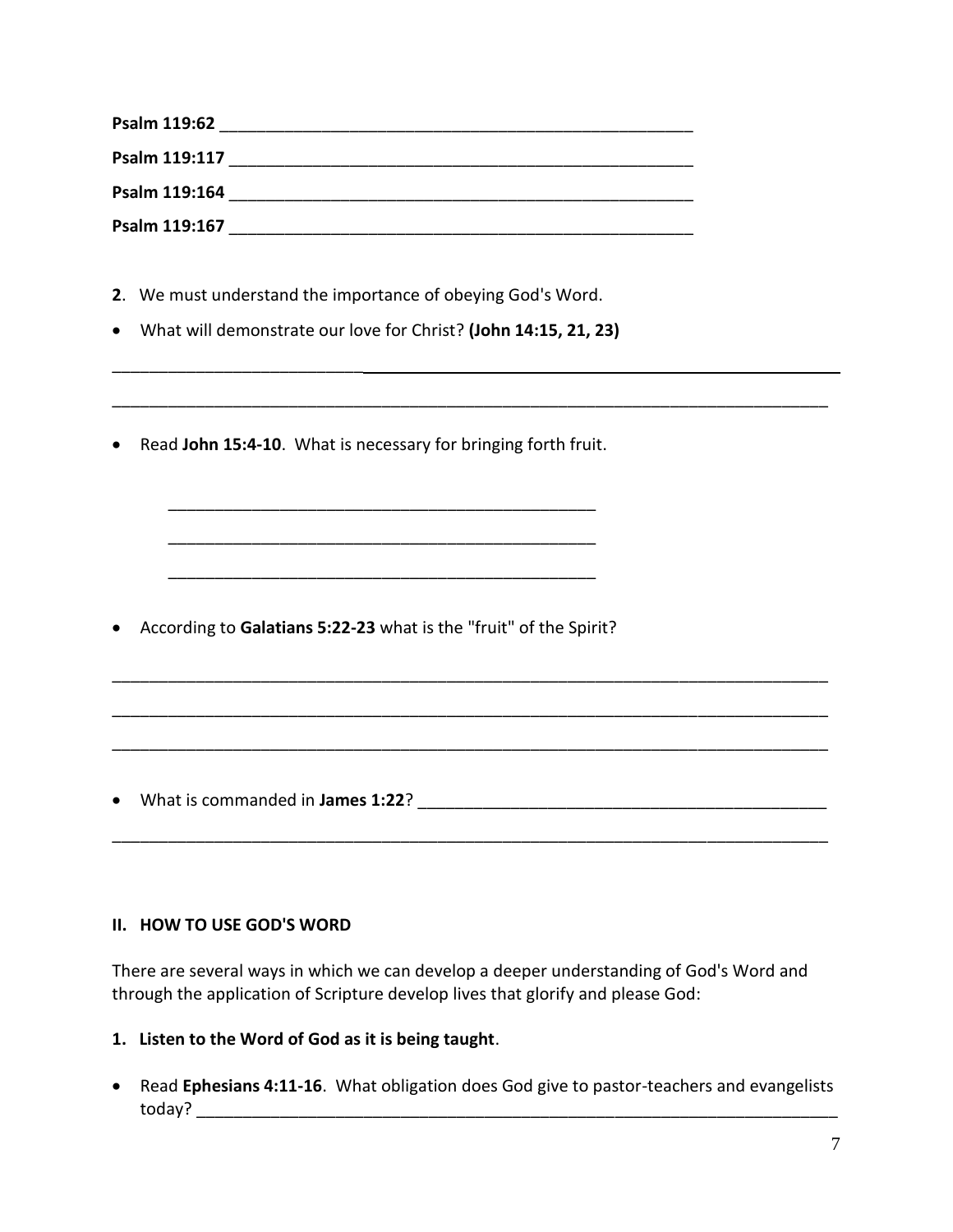• Timothy was a pastor in the early church. What instructions does Paul give to him? **(2 Timothy 4:1,2)** \_\_\_\_\_\_\_\_\_\_\_\_\_\_\_\_\_\_\_\_\_\_\_\_\_\_\_\_\_\_\_\_\_\_\_\_\_\_\_\_ \_\_\_\_\_

### **2. Read and study God's Word**.

- By reading God's Word we can obtain an overall knowledge of the Bible. A few minutes each day reading and underlining can greatly aid in our knowledge of the Scriptures. You may want to make it your goal to read through the Bible in a year. In order to do so you would have to read three chapters a day and five on Sunday.
- After we have an understanding of the overview of the Bible we need to begin a more detailed study of God's Word. Note the content of the following verses:

| <b>Hebrews 5:12-14</b> |  |  |
|------------------------|--|--|
| 1 Peter 2:2-3          |  |  |
| 2 Timothy 2:15         |  |  |

- We must study in order to "handle accurately" the Word of God. As a study, we should apply some basic principles of interpretation:
	- a) We must interpret the Bible as we would any other literature. This is known as "normal" interpretation. We do not try to read into, allegorize, spiritualize, or explain away what we read. Rather we **take the words of Scripture at face value** trusting that God is communicating what He wants to communicate.
	- b) **Keep Scripture in its context.** The words surrounding a passage will almost always throw much light upon its meaning.
	- c) **Scripture interprets Scripture.** The Bible does not contradict itself; therefore, an interpretation of a passage must agree with the teachings of the rest of the Word of God. When a passage is difficult to understand, a basic rule is that obscure passages must give way to clear passages.
	- d) **The Bible has only one meaning in one passage.** A passage does not mean one thing to one person and another thing to someone else. The question is not, "What does this passage mean to me?", but "What did God intend for it to mean?" It is the purpose of Bible study to discern this meaning.
- **3.** Meditate on and apply God's Word.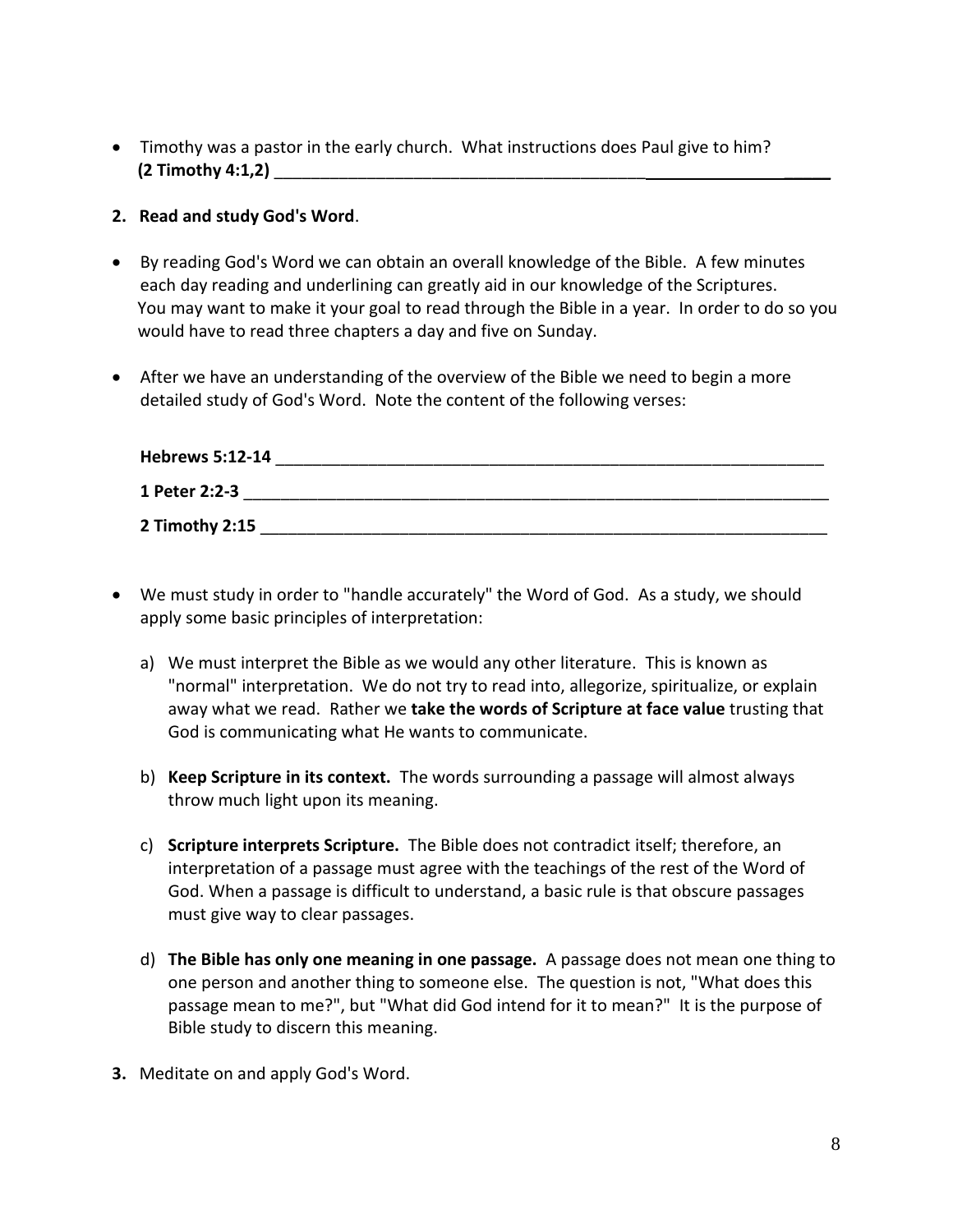We can meditate on the Scriptures by memorizing **(Psalm 119:9, 11)**, by praying over what we have read, or carefully and quietly considering its impact. Whatever method we use, the ultimate purpose is to apply God's truth to our lives.

\_\_\_\_\_\_\_\_\_\_\_\_\_\_\_\_\_\_\_\_\_\_\_\_\_\_\_\_\_\_\_\_\_\_\_\_\_\_\_\_\_\_\_\_\_\_\_\_\_\_\_\_\_\_\_\_\_\_\_\_\_\_\_\_\_\_\_\_\_\_\_\_\_\_\_\_\_

\_\_\_\_\_\_\_\_\_\_\_\_\_\_\_\_\_\_\_\_\_\_\_\_\_\_ \_\_\_\_\_\_\_\_\_\_\_\_\_\_\_\_\_\_\_\_\_\_\_\_\_\_\_\_\_\_\_\_

\_\_\_\_\_\_\_\_\_\_\_\_\_\_\_\_\_\_\_\_\_\_\_\_\_\_ \_\_\_\_\_\_\_\_\_\_\_\_\_\_\_\_\_\_\_\_\_\_\_\_\_\_\_\_\_\_\_\_

\_\_\_\_\_\_\_\_\_\_\_\_\_\_\_\_\_\_\_\_\_\_\_\_\_\_\_\_\_\_\_\_\_\_\_\_\_\_\_\_\_\_\_\_\_\_\_\_\_\_\_\_\_\_\_\_\_\_\_\_\_\_\_\_\_\_\_\_\_\_\_\_\_\_\_\_\_

\_\_\_\_\_\_\_\_\_\_\_\_\_\_\_\_\_\_\_\_\_\_\_\_\_\_\_\_\_\_\_\_\_\_\_\_\_\_\_\_\_\_\_\_\_\_\_\_\_\_\_\_\_\_\_\_\_\_\_\_\_\_\_\_\_\_\_\_\_\_\_\_\_\_ \_\_\_\_\_\_\_\_\_\_\_\_\_\_\_\_\_\_\_\_\_\_\_\_\_\_\_\_\_\_\_\_\_\_\_\_\_\_\_\_\_\_\_\_\_\_\_\_\_\_\_\_\_\_\_\_\_\_\_\_\_\_\_\_\_\_\_\_\_\_\_\_\_\_

- What does God promise if we delight in His commandments? **(Psalm 1:1-3)**
- What four actions are mentioned in **Psalm 119:15, 16**?

• What is the commandment in **Colossians 3:16**?

- What are some principles in **James 1:22-25**?
- Questions to consider as we apply the Word to our life:
	- o Is there a promise to claim?
	- o Is there an example to follow?
	- o Is there a command to obey?
	- o Is there a sin to confess?

**Meditation:** Transforming God's Word from head knowledge to concrete applications by enumerating and initiating steps for putting off old habits and putting on Biblical patterns toward conformity to Jesus Christ.

As we study God's Word we should do so in order to discover and apply truth to our lives for God's glory. We should not go looking for an emotional lift, or some great experience that will immediately change our lives. The Word of God **is not** a magic wand that when read will erase all of our problems, **rather it is** God's instructions given to us to teach us how to live life. If we go to God's Word for a "quick fix" or "zap" we will grow weary of reading the Scriptures when these things don't happen consistently. But when **we go to the Word to learn how to live life God's way, we are coming to a well that never runs dry.**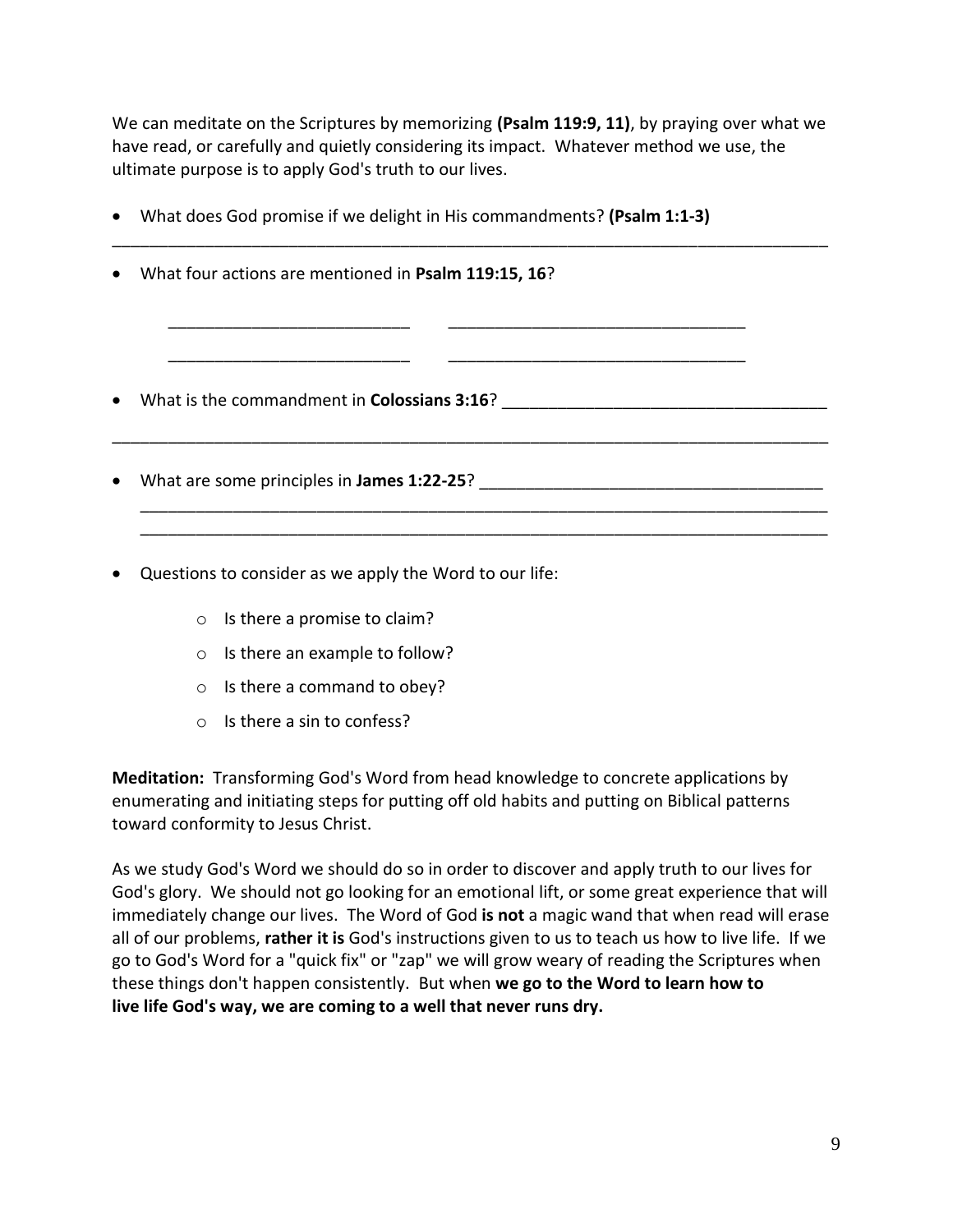## **THE IMPORTANCE OF PRAYER - Lesson 4**

When it comes to prayer many of us can identify with Thomas Edison's statement when he said, "We don't know the millionth part of one percent about anything. We don't know what water is. We don't know what light is. We don't know what heat is. We have a lot of hypotheses about these things, but that is all. But we do not let our ignorance about these things deprive us of their use."

There is much about prayer that we do not understand and will not understand in this life however, we must not allow this to rob us of the blessing and privilege of prayer. It is true that to some extent prayer will remain a mystery to us; yet at the same time, Scripture gives us much information on this subject.

### **I. PARTS OF PRAYER**

God speaks to us through His Word; we speak to Him in prayer. While prayer is simply conversation with God; nevertheless, even the disciples felt so inadequate in this area that they asked Jesus to teach them how to pray. **(Luke 11:1, Matthew 6:1)**

There are several parts to prayer:

## **1. Praise & Adoration**

- Jesus taught His disciples to begin prayers with "Our Father, who art in Heaven, hallowed be Thy Name". **(Matthew 6:9)** As we come to God in prayer we need to recognize and praise Him for His divine attributes.
- The best way to learn how to praise God is by reading the Psalms. The church has long recognized that the Psalms were given to us not so much for instruction on how to live but in order to teach us how to pray.
- The following Psalms are especially helpful in this way: 8, 19, 24, 29, 33, 47, 65, 77, 93, 95, 96, 97,99, 104, 111, 113, 114, 115, 139, 147, 150, and 158. As you begin your prayer time you may want to pray one of these Psalms to God.

Another helpful thing to do is read books on the attributes of God. For example: *The Attributes of God* by A.W. Pink.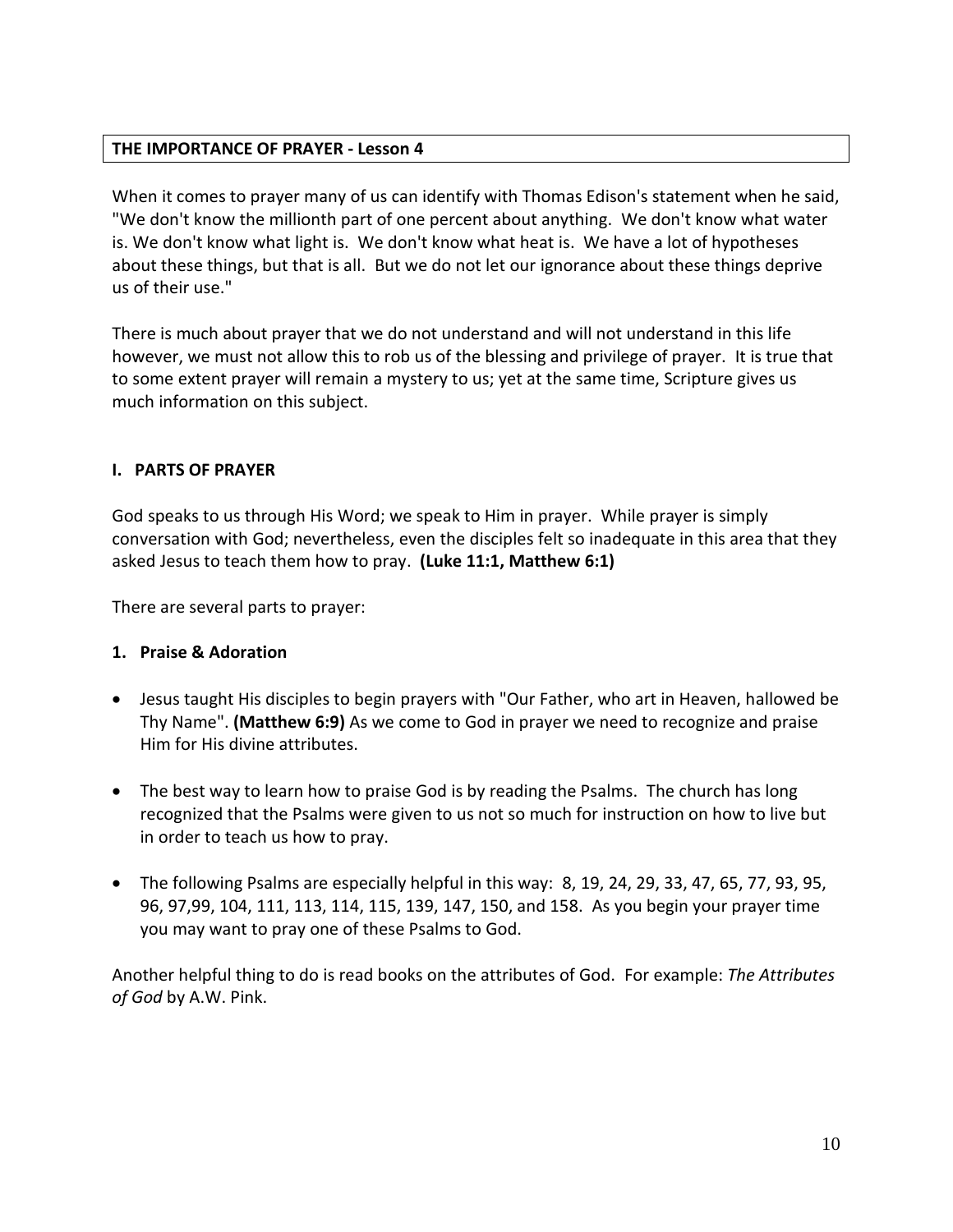## **2. Thanksgiving**

| • According to Ephesians 5:20, how often should we give thanks to God? ________________                                       |
|-------------------------------------------------------------------------------------------------------------------------------|
| 3. Confession                                                                                                                 |
|                                                                                                                               |
| Confession means to agree with God that our actions or attitudes are sin and to ask His<br>forgiveness for them. (I John 1:9) |
| • Describe David's attitude in Psalm 139:23-24 _________________________________                                              |
| 4. Requests                                                                                                                   |
|                                                                                                                               |
|                                                                                                                               |
|                                                                                                                               |
|                                                                                                                               |

### **II. HINDRANCES TO PRAYER**

**1. Sin**

• When will the Lord not hear us? (Psalm 66:18) \_\_\_\_\_\_\_\_\_\_\_\_\_\_\_\_\_\_\_\_\_\_\_\_\_\_\_\_\_\_\_\_\_

\_\_\_\_\_\_\_\_\_\_\_\_\_\_\_\_\_\_\_\_\_\_\_\_\_\_\_\_\_\_\_\_\_\_\_\_\_\_\_\_\_\_\_\_\_\_\_\_\_\_\_\_\_\_\_\_\_\_\_\_\_\_\_\_\_\_\_\_\_\_\_\_\_\_\_\_\_

\_\_\_\_\_\_\_\_\_\_\_\_\_\_\_\_\_\_\_\_\_\_\_\_\_\_\_\_\_\_\_\_\_\_\_\_\_\_\_\_\_\_\_\_\_\_\_\_\_\_\_\_\_\_\_\_\_\_\_\_\_\_\_\_\_\_\_\_\_\_\_\_\_\_\_\_\_

• What can hinder our prayers according to **1 Peter 3:7**? \_\_\_\_\_\_\_\_\_\_\_\_\_\_\_\_\_\_\_\_\_\_\_\_\_\_\_\_\_\_

## **2. Wrong motives**

• What is one wrong motive as described in **James 4:3**? \_\_\_\_\_\_\_\_\_\_\_\_\_\_\_\_\_\_\_\_\_\_\_\_\_\_\_\_\_\_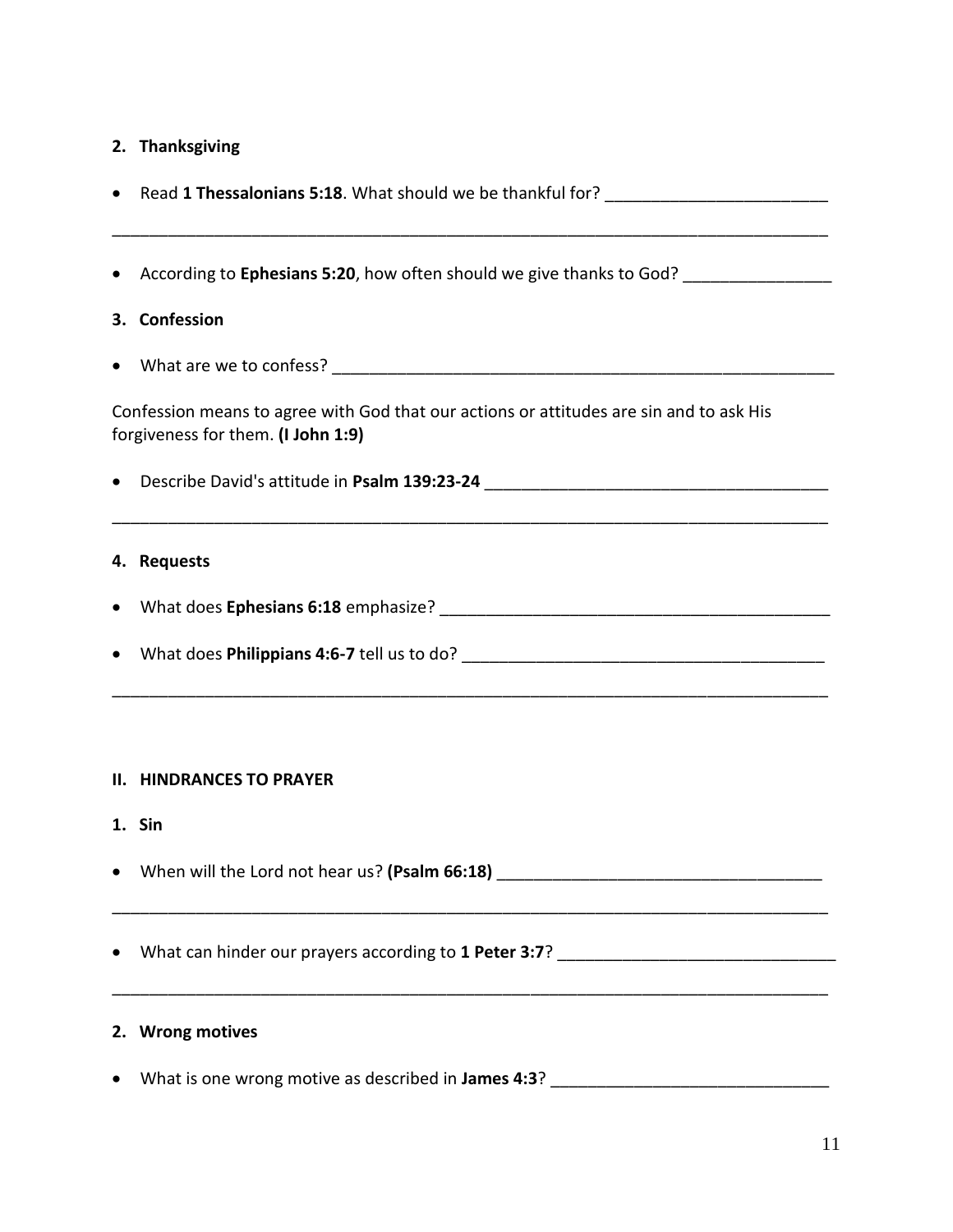● We need to look to Christ for an example. Read **Matthew 26:39, 42** and describe the attitude we should have as we pray.

\_\_\_\_\_\_\_\_\_\_\_\_\_\_\_\_\_\_\_\_\_\_\_\_\_\_\_\_\_\_\_\_\_\_\_\_\_\_\_\_\_\_\_\_\_\_\_\_\_\_\_\_\_\_\_\_\_\_\_\_\_\_\_\_\_\_\_\_\_\_\_\_\_\_\_\_\_

| • What does God promise to supply in Philippians 4:19?                           |
|----------------------------------------------------------------------------------|
| 3. Lack of faith                                                                 |
| • What is Christ's promise to us in Matthew 7:7, 8? ____________________________ |
| • According to James 1:6, 7 what is necessary as we pray? ______________________ |
| 4. Wrong priorities                                                              |
| • What should be our attitude toward prayer? (1 Thessalonians 5:17)              |
|                                                                                  |

**5. Sleepiness**: Walk or sit in such a way that sleep is not easy.

**6. Interruptions**: Have a special time and place for prayer every day. Try to choose a place where you will encounter as few people as possible, when phone calls will be at a minimum, and where the noise level will be low. Ask your family to help you in your desire to meet with God.

**7. Wandering thoughts**: Pray out loud -- this will aid in your concentration. Keep paper and pen handy to jot down things that come to your mind that may cause you to lose your train of thought (e.g. phone call that you will need to make or things you must do today).

## **III. PUBLIC PRAYER**

**1.** Do not pray to impress others. **(Matthew 6:5-8)**

**2.** Public prayers in the Bible are usually short and of general concern to the group. Be considerate of others.

**3.** Men are to be leaders in public prayers. **(1 Timothy 2:8)**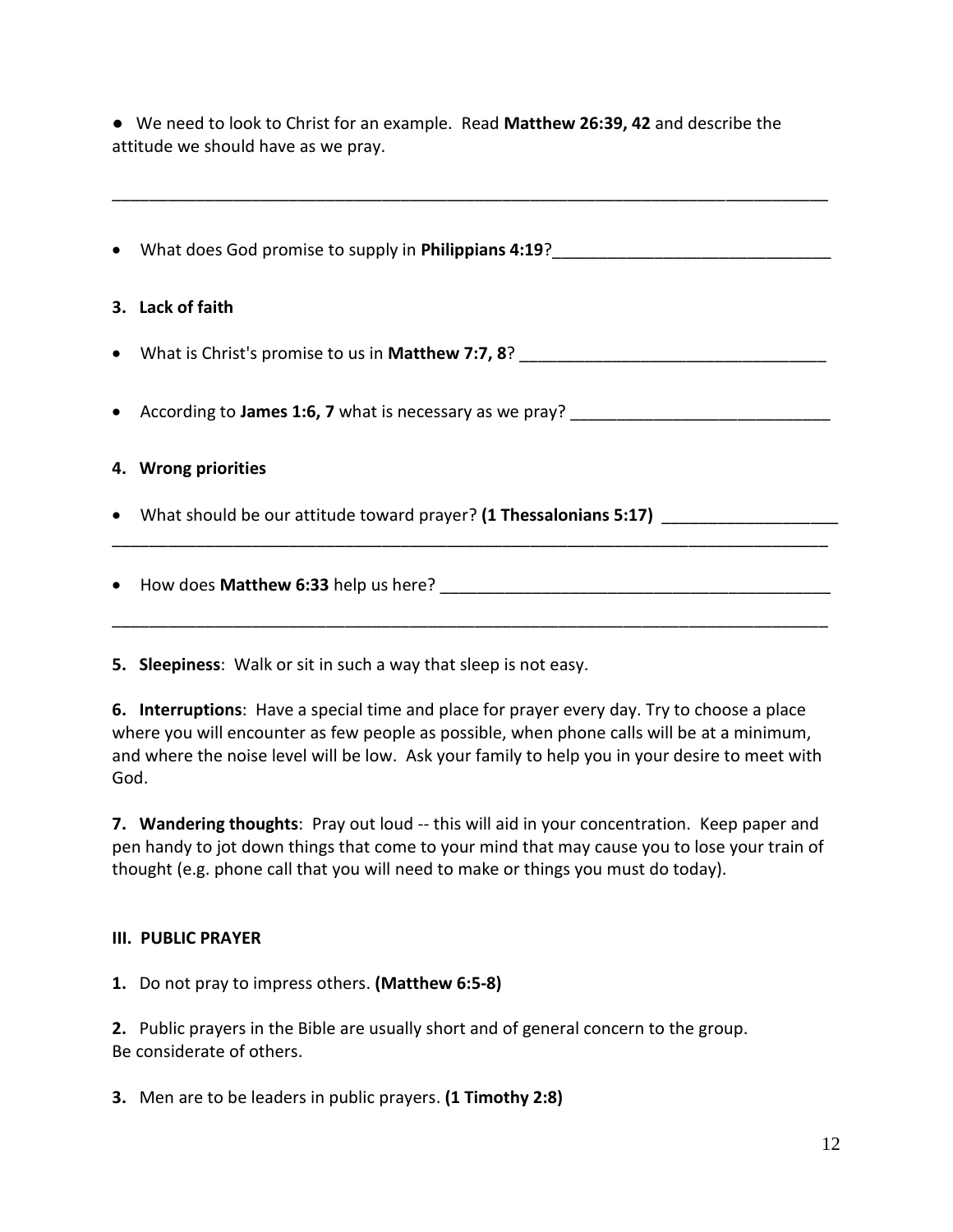#### **DEALING WITH SIN** - **Lesson 5**

God expects the Believer to grow in the likeness of Christ. Growth, not perfection, is His expectation. As long as we are in these bodies we will have to deal with sinful thought patterns, actions and habits. Therefore, it is essential to our growth in Christ that we learn the way God has provided for us: to clear our conscience, to stay in proper fellowship with God and to continue to grow.

Our old way of handling sin must change. As unsaved people we handled sin the way Adam and Eve did: we hide, we run, we shift blame, we cover over sin so that God and others cannot see it. We must put off this old pattern and put on God's way of dealing with sin.

#### **I. THE SERIOUSNESS OF SIN**

**1.** List the results of sin as found in the following passages:

| Psalm 32:3-4                                           |  |
|--------------------------------------------------------|--|
| Psalm 38:2-10                                          |  |
| 1 John 2:11                                            |  |
| James 4:1-3 (note what we become when sin controls us) |  |

**2**. What did David expect to happen after his sin was dealt with properly? **(Psalm 51:12-13)**

\_\_\_\_\_\_\_\_\_\_\_\_\_\_\_\_\_\_\_\_\_\_\_\_\_\_\_\_\_\_\_\_\_\_\_\_\_\_\_\_\_\_\_\_\_\_\_\_\_\_\_\_\_\_\_\_\_\_\_\_\_\_\_\_\_\_\_\_\_\_\_\_\_\_\_\_\_\_

#### **II. DEALING WITH SIN GOD'S WAY**

When we sin, we can handle it the way Adam and Eve handled theirs or we can handle it as the Scriptures teach. There are several elements involved in dealing with sin God's way:

#### **1. Confession:**

- According to **1 John 1:9**, what is the Believer to do when the light of God's Word shows him that he has sinned?
- The word "confess" means "to say the same thing" or "to agree with God about my sin." What did David call it in Psalm 51:1-4?

\_\_\_\_\_\_\_\_\_\_\_\_\_\_\_\_\_\_\_\_\_\_\_\_\_\_\_\_\_\_\_\_\_\_\_\_\_\_\_\_\_\_\_\_\_\_\_\_\_\_\_\_\_\_\_\_\_\_\_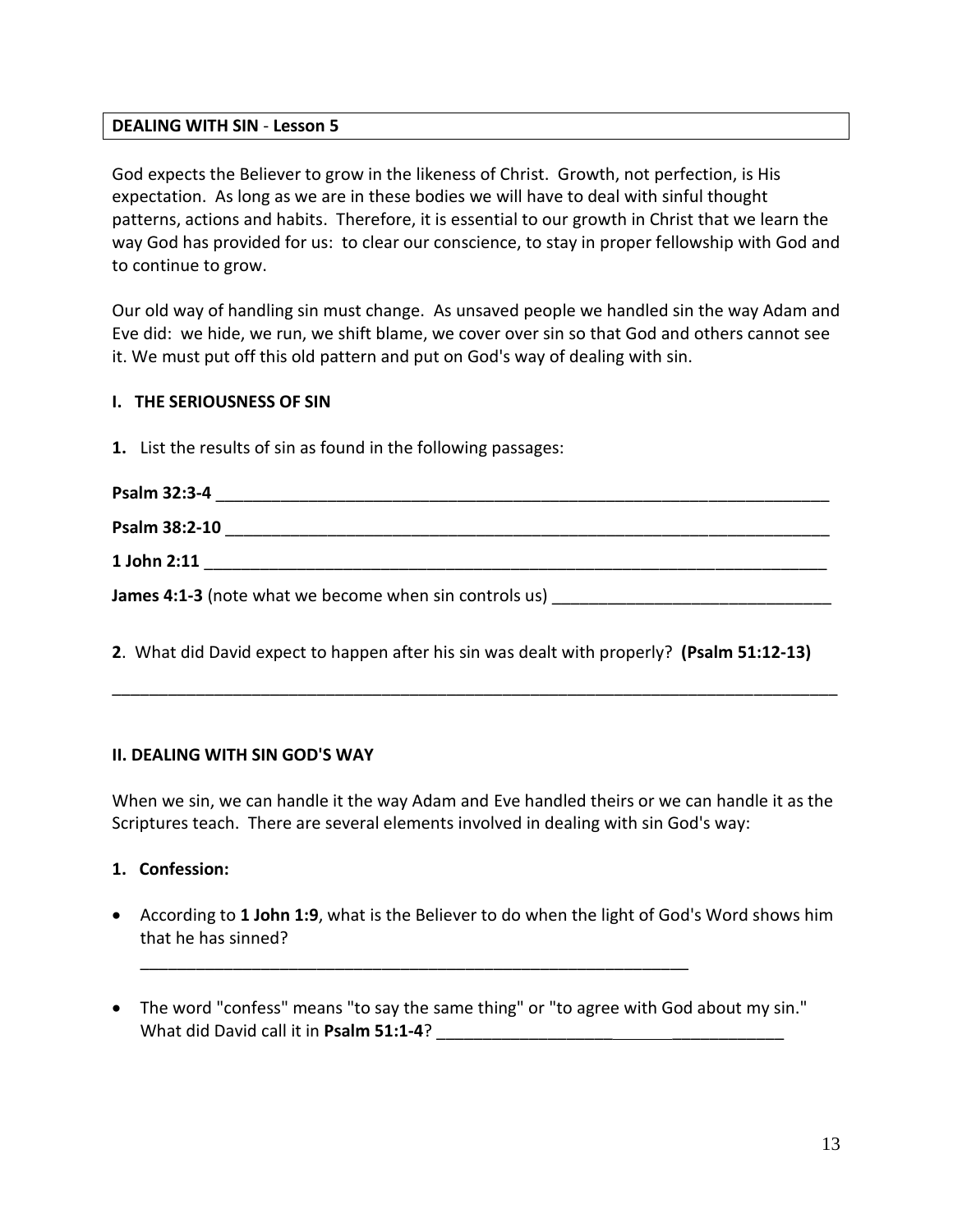### **2. Repentance:**

● Not all sorrow over sin accomplishes God's purposes. What does **2 Corinthians 7:10** have to say about this? The same state of the same state  $\sim$ 

\_\_\_\_\_\_\_\_\_\_\_\_\_\_\_\_\_\_\_\_\_\_\_\_\_\_\_\_\_\_\_\_\_\_\_\_\_\_\_\_\_\_\_\_\_\_\_\_\_\_\_\_\_\_\_\_\_\_\_\_\_\_\_\_\_\_\_\_\_\_\_\_\_\_\_\_\_\_

- Why would a person be sorry about their sins but not be genuinely repentant?
- The word "repent" simply means "to change direction" or to "turn around and go the opposite way." So, repentance is a change of mind that leads to a change of action concerning sin, self and God.

### **3. Change:**

• What relationship does repentance have to our actions in the following passages?

**Matthew 3:8** \_\_\_\_\_\_\_\_\_\_\_\_\_\_\_\_\_\_\_\_\_\_\_\_\_\_\_\_\_**Acts 26:20** \_\_\_\_\_\_\_\_\_\_\_\_\_\_\_\_\_\_\_\_\_\_\_\_\_

• According to **Ephesians 4:22-24** what has to happen for this change to take place?

#### **III. DEALING WITH SIN AGAINST PEOPLE**

How are we to handle it when we have not only sinned against God, but also against another person? Scripture teaches that not only are we to confess and repent of our sin to God but we must also do the following with the one we sinned against:

\_\_\_\_\_\_\_\_\_\_\_\_\_\_\_\_\_\_\_\_\_\_\_\_\_\_\_\_\_\_\_\_\_\_\_\_\_\_\_\_\_\_\_\_\_\_\_\_\_\_\_\_\_\_\_\_\_\_\_\_\_\_\_\_\_\_\_\_\_\_\_\_\_\_\_\_\_

#### **1. Repent**

• If we are to receive forgiveness from another, what must we do? **(Luke 17:3)**

• When should we do this? **(Matthew 5:22-25)** \_\_\_\_\_\_\_\_\_\_\_\_\_\_\_\_\_\_\_\_\_\_\_\_\_\_\_\_\_\_\_\_\_\_\_\_

\_\_\_\_\_\_\_\_\_\_\_\_\_\_\_\_\_\_\_\_\_\_\_\_\_\_\_\_\_\_\_\_\_\_\_\_\_\_\_\_\_\_\_\_\_\_\_\_\_\_\_\_\_\_\_\_\_\_\_\_\_\_\_\_\_\_\_\_\_\_\_\_\_\_\_\_\_

#### **2. Restitution**

• This should be a natural reaction on the part of any truly repentant Believer. Note Zaccheus' attitude in **Luke 19:8**.

\_\_\_\_\_\_\_\_\_\_\_\_\_\_\_\_\_\_\_\_\_\_\_\_\_\_\_\_\_\_\_\_\_\_\_\_\_\_\_\_\_\_\_\_\_\_\_\_\_\_\_\_\_\_\_\_

• What does **Philemon 18-19** say? \_\_\_\_\_\_\_\_\_\_\_\_\_\_\_\_\_\_\_\_\_\_\_\_\_\_\_\_\_\_\_\_\_\_\_\_\_\_\_\_\_\_\_\_\_\_\_\_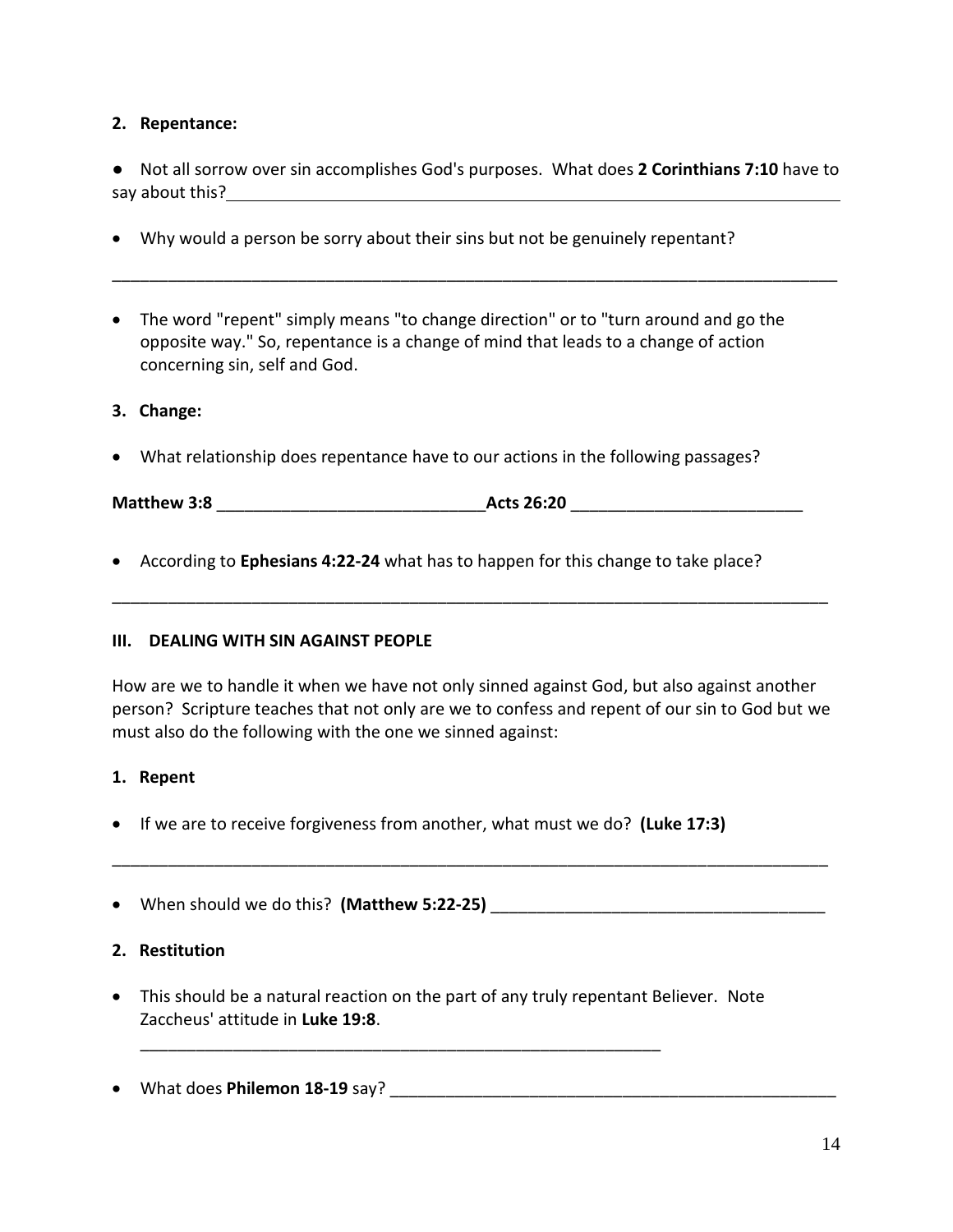### **BAPTISM AND THE CHURCH – Lesson 6**

#### **I. BAPTISM**

Our Lord commanded His church to make disciples and baptize them. It is quite clear that the early church understood His teaching and obeyed it. Since baptism is our Savior's imperative, and was faithfully practiced by the New Testament church, it behooves every Believer to carefully study and heed Christ's teaching on baptism.

\_\_\_\_\_\_\_\_\_\_\_\_\_\_\_\_\_\_\_\_\_\_\_\_\_\_\_\_\_\_\_\_\_\_\_\_\_\_\_\_\_\_\_\_\_\_\_\_\_\_\_\_\_\_\_\_\_\_\_\_\_\_\_\_\_\_\_\_\_\_\_\_\_\_\_\_\_\_

- 1. Who should be baptized?
- According to **Matthew 28:19-20**, who is to be baptized?
- Who did the Apostles baptize? (Acts 8:35-38)

**(Acts 16:30-34)** \_\_\_\_\_\_\_\_\_\_\_\_\_\_\_\_\_\_\_\_\_\_\_\_\_\_\_\_\_\_\_\_\_\_\_\_\_\_\_\_\_\_\_\_\_\_\_\_\_\_\_\_\_\_\_\_\_\_\_\_\_\_\_\_

• Were infants ever baptized in the New Testament? \_\_\_\_\_\_\_\_\_\_\_\_\_\_\_\_\_\_\_\_\_\_\_\_\_\_\_\_\_

If so, jot down the Scripture reference \_\_\_\_\_\_\_\_\_\_\_\_\_\_\_\_\_\_\_\_\_\_\_\_\_\_\_\_\_\_\_\_\_\_\_\_\_\_\_\_\_\_\_\_\_\_

- **2**. Why should a Believer be baptized?
- Obedience to God's Word. Christ commanded baptism **(Matthew 28:18-19)** and it was practiced in the New Testament church.
- Identification with Jesus Christ.

In the clothing industry of that day a piece of cloth would be immersed, or dipped, or "baptized" into a vat of dye, thus "identifying with" the color of that dye. When we are baptized, we are identifying with Christ in His death, burial and resurrection. It is a testimony to the world and before God that we have died to sin and have risen with Christ to newness of life. (Read **Romans 6:13-16**).

- **3**. How should a Believer be baptized?
- The Greek word for "baptize" means to "dip or immerse."
- Which mode of baptism fits the thought of the following passages: sprinkling, pouring, or immersion? **John 3:23**; **Acts 8:36-39**; **Colossians 2:12** \_\_\_\_\_\_\_\_\_\_\_\_\_\_\_\_\_\_\_\_\_\_\_\_\_\_\_\_
- The mode of baptism is to be immersion as proven by the meaning of the word, the symbolism behind the act, and the practice of the early church.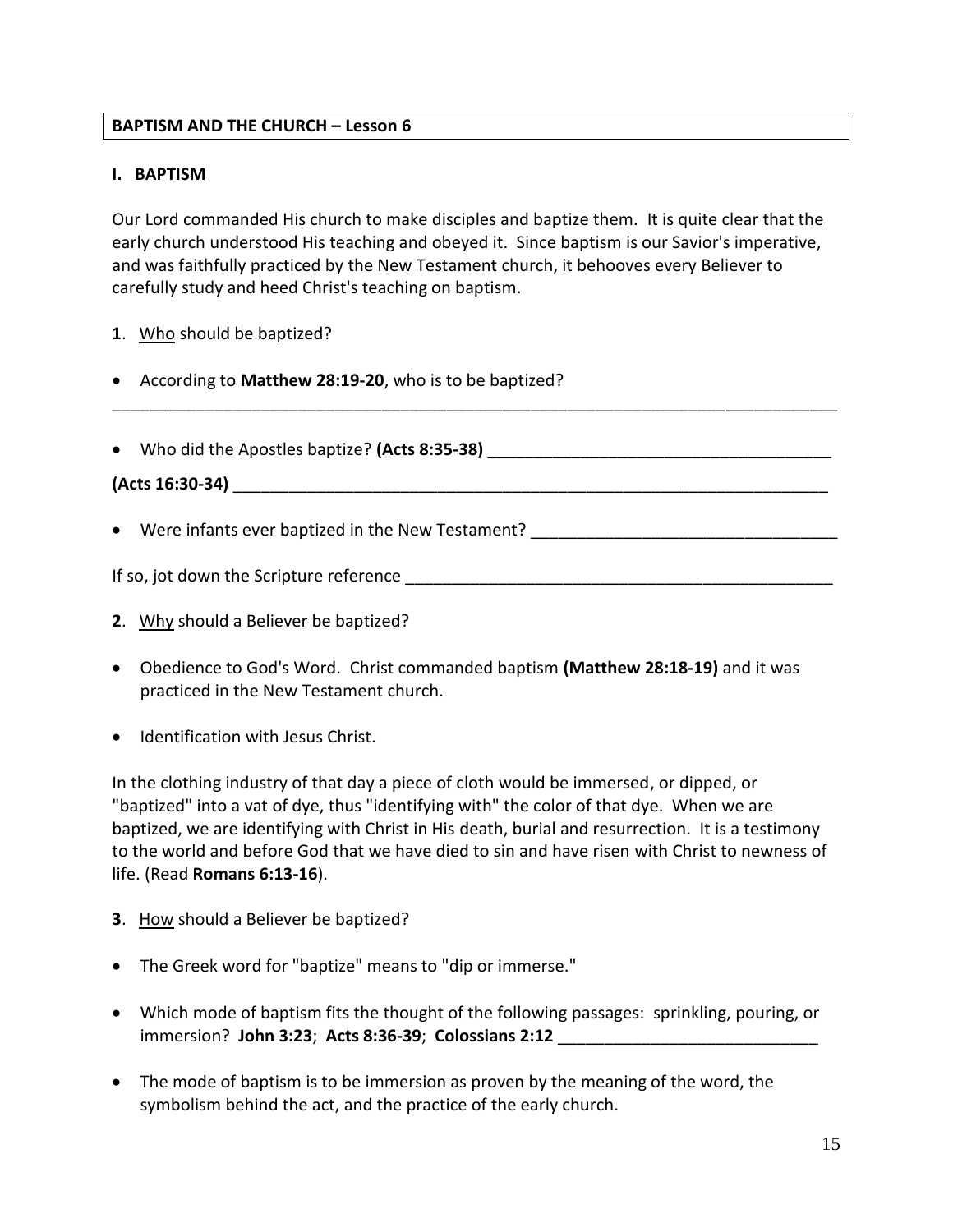## **II. THE CHURCH**

God's care for you does not stop after you are saved. Part of His plan for your growth and conformity to Christ's image is accomplished through the functions of the local church. A scriptural, local New Testament church is God's plan for every believer, and we are admonished to not forsake the assembling of ourselves together for reasons of indifference. **(Hebrews 10:25)**

Nowhere in the New Testament is there a believer who does not become involved in a local assembly. According to the pastoral epistles of Timothy and Titus, these assemblies were to be organized well. We need to understand the importance of what God says regarding New Testament churches.

The term "church" is derived from the Greek word "ecclesia", which means "called-out ones". **(Acts 15:14)**

## **1. The universal church**

- The church in this sense consists of the entire body of believers from the day of Pentecost **(Acts 2)** until the Lord returns **(1 Thessalonians 4:16-17)**. Every person who is saved is a part of this body.
- As believers, each of us are members of what? **(1 Corinthians 12:12-13)**

## **2. The local church**

• The primary usage of the term "church" in the New Testament refers to local churches. Ninety out of 111 times the word is used in this way. It is a true church if it is established according to the Word of God.

\_\_\_\_\_\_\_\_\_\_\_\_\_\_\_\_\_\_\_\_\_\_\_\_\_\_\_\_\_\_\_\_\_\_\_\_\_\_\_\_\_\_\_\_\_\_\_\_\_\_\_\_\_\_\_\_\_\_\_\_\_\_\_\_\_\_\_\_\_\_\_\_\_\_\_\_

• The local church is a body of baptized Believers convening together to carry out the commission given by its head, Jesus Christ…to make disciples.

#### **3. Scriptural characteristics of the local church**

- Jesus Christ is its Foundation. **(1 Corinthians 3:11)**
- Jesus Christ is its head. What do we learn about Christ's headship over the church in **Ephesians 5:23**?

\_\_\_\_\_\_\_\_\_\_\_\_\_\_\_\_\_\_\_\_\_\_\_\_\_\_\_\_\_\_\_\_\_\_\_\_\_\_\_\_\_\_\_\_\_\_\_\_\_\_\_\_\_\_\_\_\_\_\_\_\_\_\_\_\_\_\_\_\_\_\_\_\_\_\_\_\_\_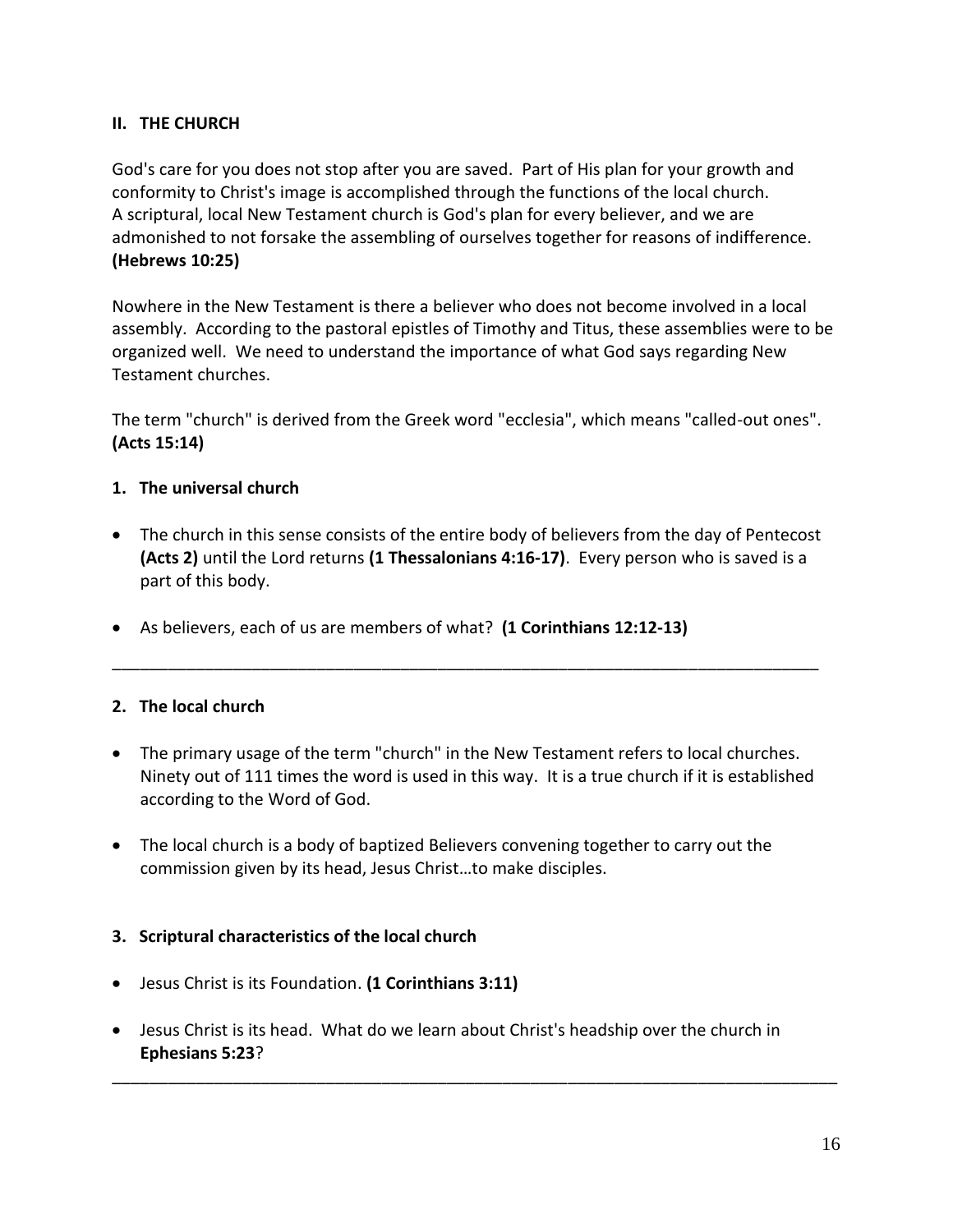• The purpose of the local church. The Scriptures teach several purposes:

o to glorify God. In what ways can we glorify God? **(1 Peter 2:9-12)**

\_\_\_\_\_\_\_\_\_\_\_\_\_\_\_\_\_\_\_\_\_\_\_\_\_\_\_\_\_\_\_\_\_\_\_\_\_\_\_\_\_\_\_\_\_\_\_\_\_\_\_\_\_\_\_\_\_\_\_\_\_\_\_\_\_\_\_\_

- o to evangelize **(Matthew 28:19-20)**
- o to edify and equip **(Ephesians 4:11-16)**

What are the purposes of the church as found in **Ephesians 4:11-12**?

| What will this prevent? (v 14)                              |
|-------------------------------------------------------------|
|                                                             |
| What is our goal? ( $vv$ 15-16)                             |
|                                                             |
| What is needed to accomplish this goal? (2 Timothy 3:15-17) |
|                                                             |

\_\_\_\_\_\_\_\_\_\_\_\_\_\_\_\_\_\_\_\_\_\_\_\_\_\_\_\_\_\_\_\_\_\_\_\_\_\_\_\_\_\_\_\_\_\_\_\_\_\_\_\_\_\_\_\_\_\_\_\_\_\_\_\_\_\_\_\_\_\_\_\_\_\_\_\_\_

\_\_\_\_\_\_\_\_\_\_\_\_\_\_\_\_\_\_\_\_\_\_\_\_\_\_\_\_\_\_\_\_\_\_\_\_\_\_\_\_\_\_\_\_\_\_\_\_\_\_\_\_\_\_\_\_\_\_\_\_\_\_\_\_\_\_\_\_\_\_\_\_\_\_\_\_\_

\_\_\_\_\_\_\_\_\_\_\_\_\_\_\_\_\_\_\_\_\_\_\_\_\_\_\_\_\_\_\_\_\_\_\_\_\_\_\_\_\_\_\_\_\_\_\_\_\_\_\_\_\_\_\_\_\_\_\_\_\_\_\_\_\_\_\_\_\_\_\_\_\_\_\_\_\_\_

What should we be trying to do when we come together? **(Hebrews 10:24-25)**

#### **4. Additional characteristics of the church**

- It has roles. **(Acts 2:41, 47)**
- It transacts business:
	- o Matthias chosen. **(Acts 1)**
	- o Deacons chosen. **(Acts 6)**
	- o Missionaries sent. **(Acts 11:22; 13:1-4)**
	- o Gifts given to missionaries. **(1 Corinthians 16:2, 3)**
	- o Practices discipline with the goal of restoring Believers. **(2 Corinthians 5)** In this process members can be excluded or restored. **(2 Corinthians 2:6-8)**
	- o It is given commissions, ordinances and pastoral epistles for order.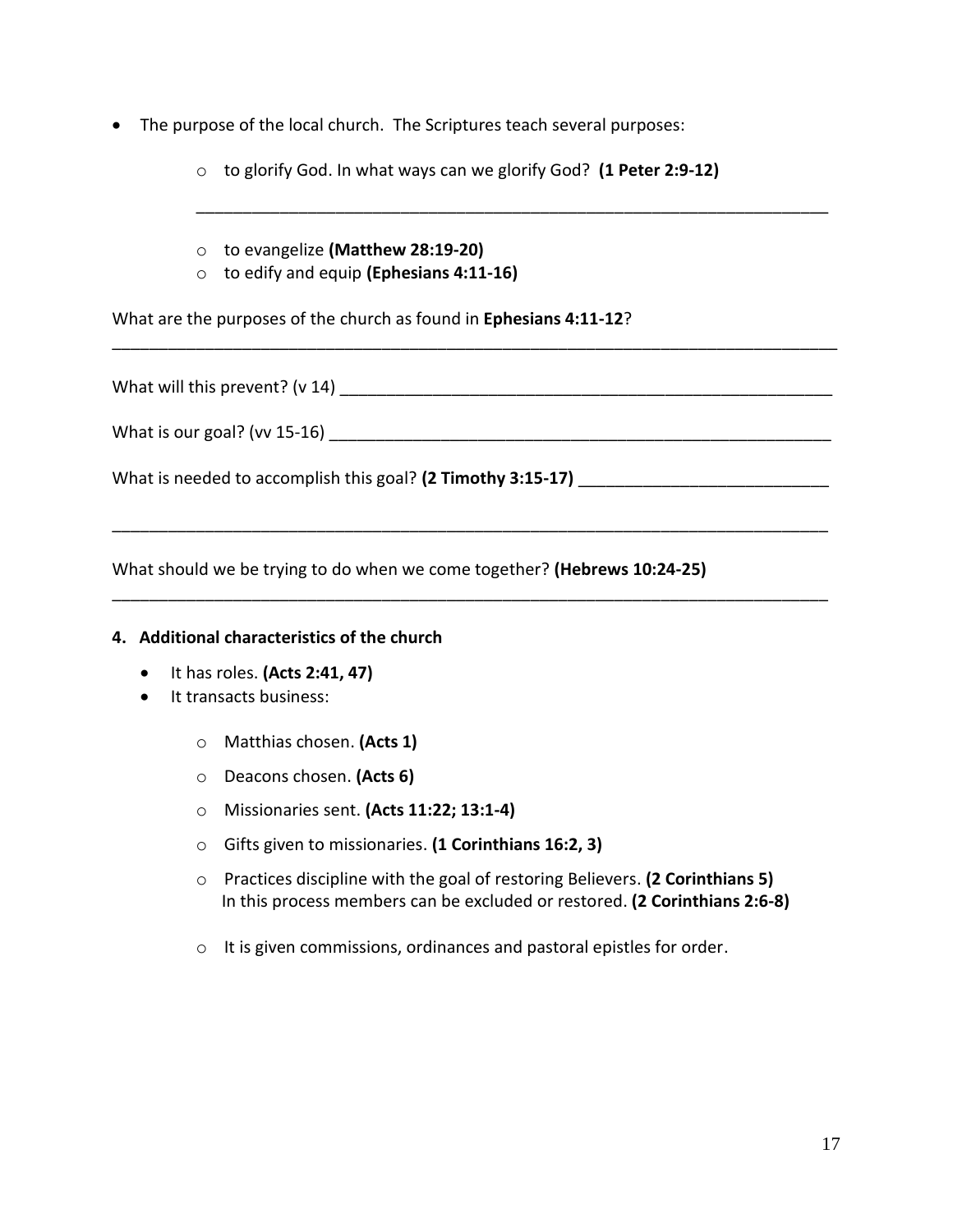\_\_\_\_\_\_\_\_\_\_\_\_\_\_\_\_\_\_\_\_\_\_\_\_\_\_\_\_\_\_\_\_\_\_\_\_

#### **I. ORGANIZATION**

#### **1. Head**

- The **Head** of the church (local and universal) is Jesus Christ. **(Ephesians 5:22-24)**
- In **John 16:12-14** we learn that our Lord, as Head of the church, is currently directing the church's activities through the leadership of the
- Read **Ephesians 6:17**. The Holy Spirit uses the sword of the Spirit, which is the \_\_\_\_\_\_\_\_\_\_, to guide His church.
- **2. Officers**
- **Pastor/Elder**. Throughout the New Testament we find several terms used for the same office. These include: shepherd, overseer, bishop, and pastor. These are not separate offices but different terms or titles that help describe the same office.
	- Elder means: His character. Age, wisdom, and maturity.
	- Overseer/Bishop means: His function: Watch over and manage.
	- Shepherd/Pastor means: His work. Care, Protect, and Guide.
	- Teacher means: His responsibility. Teach, lead, and instruct.
	- a) What are the qualifications for a pastor/elder? **(1 Timothy 3:1-7)** \_\_\_\_\_\_\_\_\_\_\_\_\_\_\_\_\_\_\_\_\_\_\_\_\_\_\_\_\_\_\_\_\_\_\_\_\_\_\_\_\_\_\_\_\_\_\_\_\_\_\_\_

\_\_\_\_\_\_\_\_\_\_\_\_\_\_\_\_\_\_\_\_\_\_\_\_\_\_\_\_\_\_\_\_\_\_\_\_\_\_\_\_\_\_\_\_\_\_\_\_\_\_\_\_

\_\_\_\_\_\_\_\_\_\_\_\_\_\_\_\_\_\_\_\_\_\_\_\_\_\_\_\_\_\_\_\_\_\_\_\_\_\_\_\_\_\_\_\_\_\_\_\_\_\_\_\_

\_\_\_\_\_\_\_\_\_\_\_\_\_\_\_\_\_\_\_\_\_\_\_\_\_\_\_\_\_\_\_\_\_\_\_\_\_\_\_\_\_\_\_\_\_\_\_\_\_\_\_\_

b) What are the responsibilities of a pastor/elder?

| Acts 20:28, 31    |  |  |
|-------------------|--|--|
| 1 Peter 5:1-3     |  |  |
| Hebrews 13:17     |  |  |
| Ephesians 4:11-16 |  |  |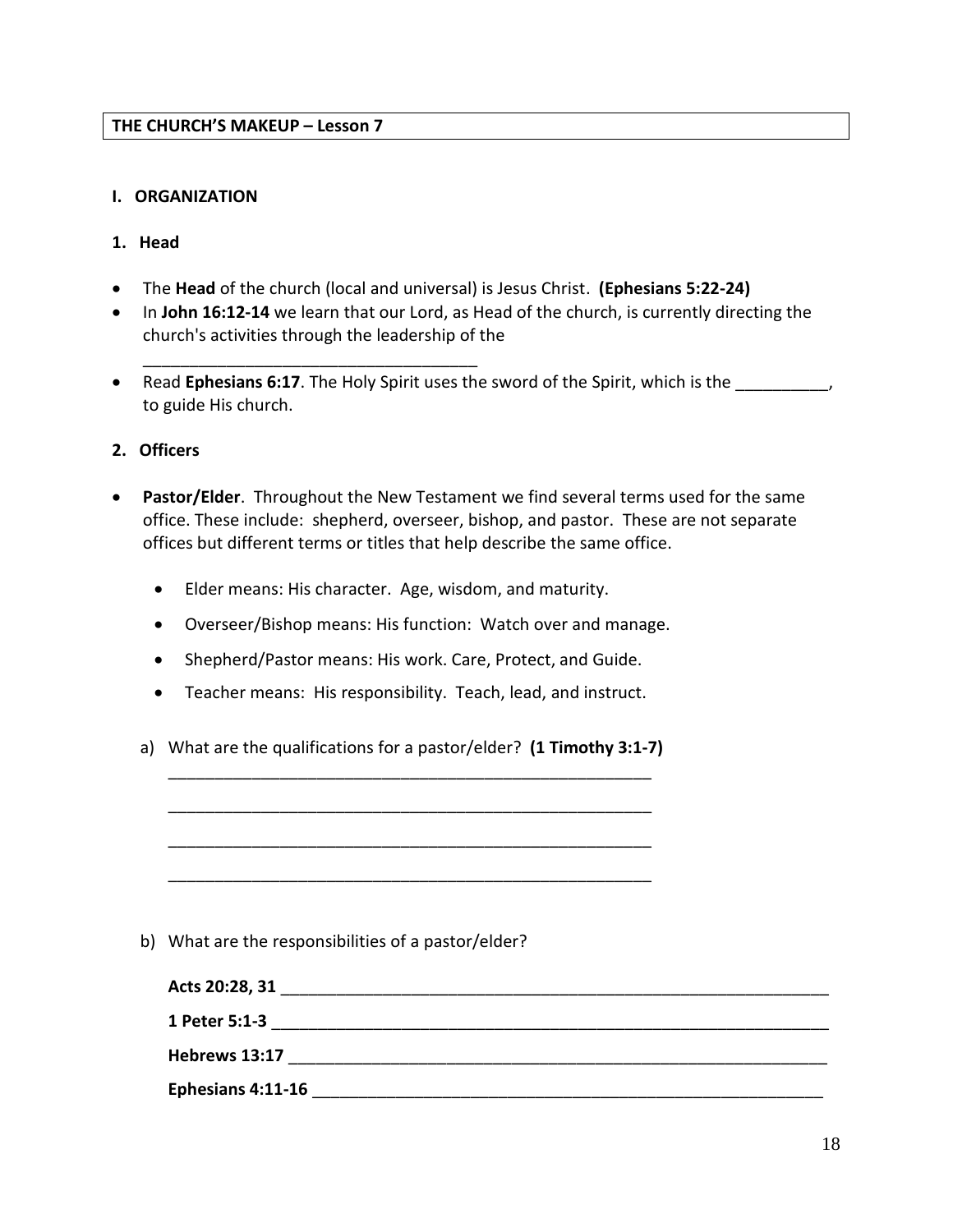### ● **Deacons**

"Deacon" means "servant". In **Acts 6:1-7** we have the appointing of what many believe to be the first deacons of the church. What was their responsibility?

\_\_\_\_\_\_\_\_\_\_\_\_\_\_\_\_\_\_\_\_\_\_\_\_\_\_\_\_\_\_\_\_\_\_\_\_\_\_\_\_\_\_\_\_\_\_\_\_\_\_\_\_\_\_\_\_\_\_\_\_\_\_\_\_\_\_\_\_\_\_\_\_\_\_\_\_\_

\_\_\_\_\_\_\_\_\_\_\_\_\_\_\_\_\_\_\_\_\_\_\_\_\_\_\_\_\_\_\_\_\_\_\_\_\_\_\_\_\_\_\_\_\_\_\_\_\_\_\_\_\_\_\_\_\_\_\_\_\_\_\_\_\_\_\_\_\_\_\_\_\_\_\_\_\_

#### • **Other officers**

The local church is free under guidance of the Word of God to choose other officers as needed but there were no other offices found in the NT with the possible exception of deaconness. But most Bible students do not believe that this was an official office in the NT.

#### **II. MEMBERSHIP**

**1.** What occurred **after** people were saved? **(Acts 2:41)** \_\_\_\_\_\_\_\_\_\_\_\_\_\_\_\_\_\_\_\_\_\_\_\_\_\_\_\_\_\_\_

**3.** Note the events that preceded membership in the local church:

- Conviction
- Repentance and Faith
- Baptism
- Membership

**3**. In **Acts 2:41** we find that immediately after their salvation and baptism, Believers were "added to" or became members of the local church in Jerusalem. In the New Testament, we never find a Believer that was not a member of a church, committed to a local body and under the authority of the elders of that church. It is God's will that every Christian be under the preaching, teaching, care and warmth of a local church body in order to grow spiritually.

**4**. *The difference between attending and joining* a local church include the following:

#### **● Commitment**

When you join a church, you are making a statement of commitment. You are declaring that you will be loyal to a local body, that you are dedicated to the needs and ministries of that congregation. This could be comparable to the commitment of marriage versus just dating.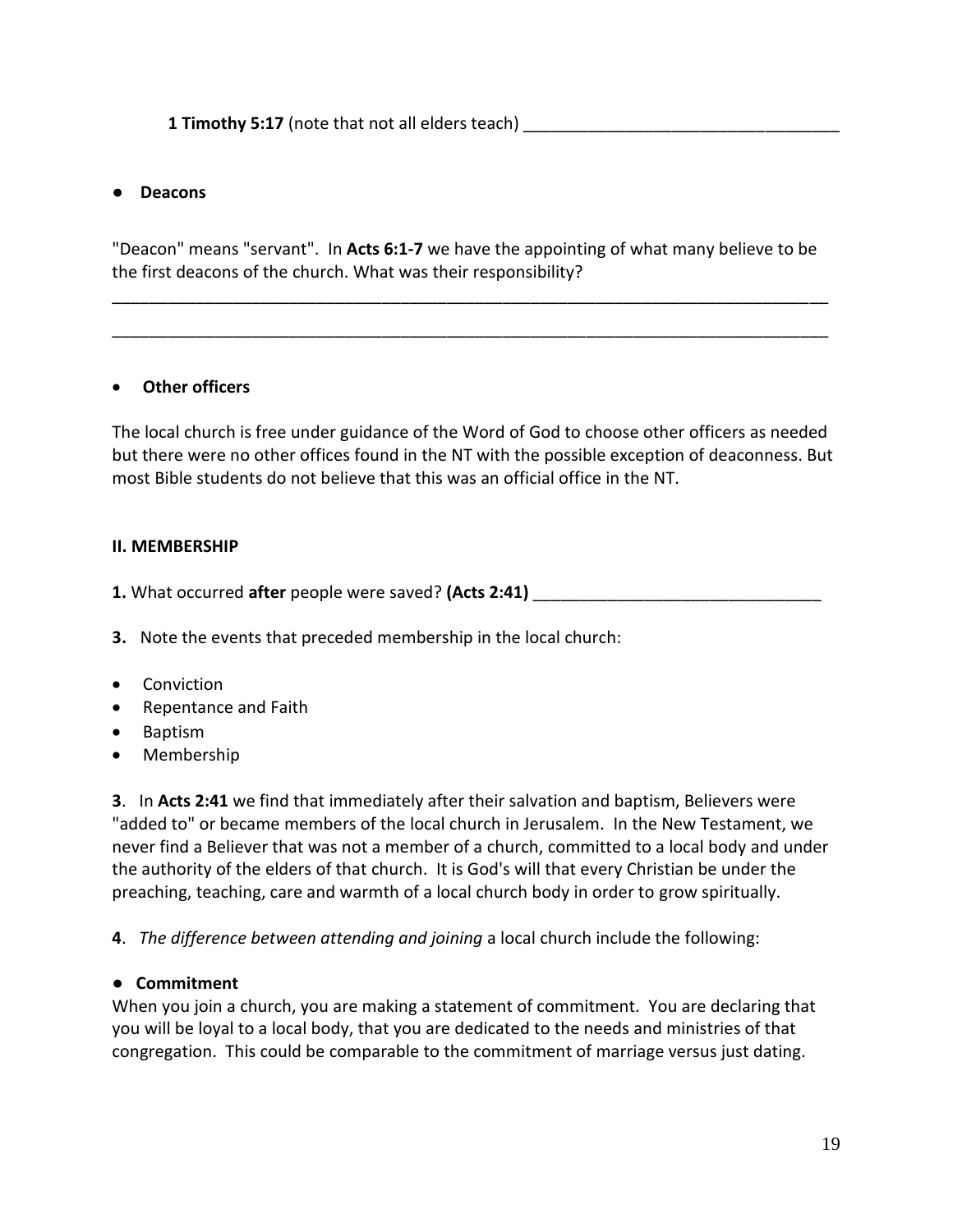## **● Authority**

When you join a church, you come under the authority of the leadership of that church. You are, in essence, allowing the shepherds of the church to watch over you for your spiritual good. **(Hebrews 13:17)** Until you have joined a church you have given no elders the authority to shepherd you.

## **● Ministry**

**1 Corinthians 12** speaks not to the universal church, but to the local church at Corinth. A body cannot function if it is uncertain who its members are. The concept of the "body" implies the need for membership.

## **● Discipline**

**Matthew 18:15-20** says that an unrepentant sinner who is a Believer must be disciplined by the church. Which church? Obviously, the one of which the person is a member. Some may not join a church just for this reason (after all, who wants to be disciplined?). However, we must remember that this is one of God's tools to keep His children living for Him. Also, without this tool many problems between Believers cannot be resolved.

## **● Care**

In **1 Timothy 5:3-10** Paul instructs Timothy on the care of widows in the local church at Ephesus. Here we find the widows who met certain qualifications were to be added to a list (v9) for apparent financial aid. The widows on the list obviously were members of the church at Ephesus, not of neighboring churches. The local church has a special obligation to care for its members, but it must know who its members are.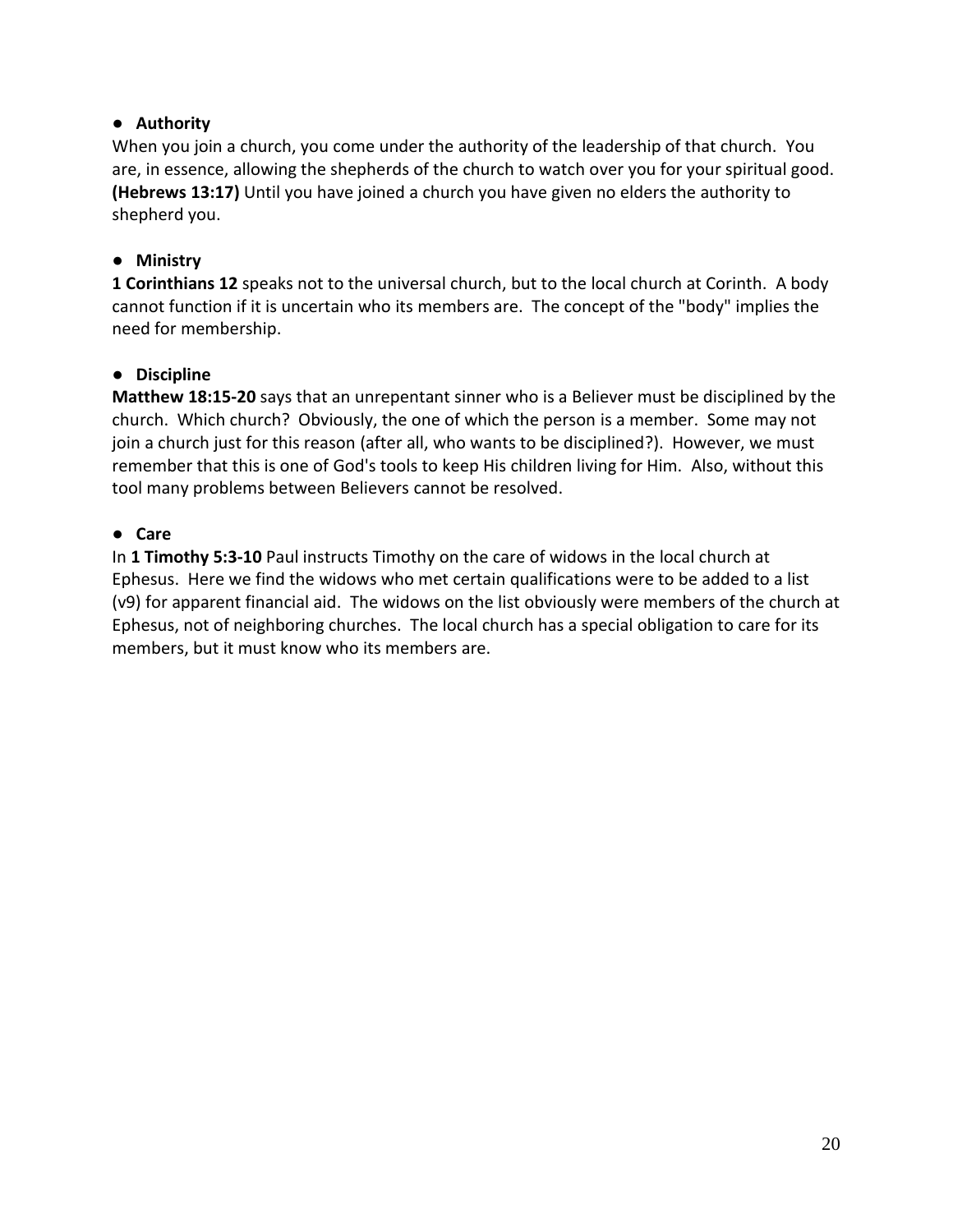## **THE HOLY SPIRIT – Lesson 8**

#### **I. THE PERSONALITY AND DEITY OF THE HOLY SPIRIT**

**1. The Holy Spirit is a Person** as proven by the fact that He possesses the attributes of personality.

- **Intellect (1 Corinthians 2:10,11)**
- **Emotion (Ephesians 4:30)**
- **Will (1 Corinthians 12:11)**
- **2**. **The Holy Spirit is God** as proven by:
- **His titles.** What is He called in the following passages?

| Matthew 1:20 |  |
|--------------|--|
| Matthew 3:16 |  |
| Luke 1:35    |  |

• **His attributes.** What does He possess that proves He is God?

| 1 Corinthians 2:11-12 |  |
|-----------------------|--|
| <b>Psalm 139:7</b>    |  |
| Job 33:4              |  |
| 1 John 5:7            |  |
| Luke 11:13            |  |

• **His actions.** What does He do that only God can do?

| Genesis 1:2     |  |  |
|-----------------|--|--|
| 2 Peter 1:21    |  |  |
| <b>John 3:6</b> |  |  |
| Romans 8:26     |  |  |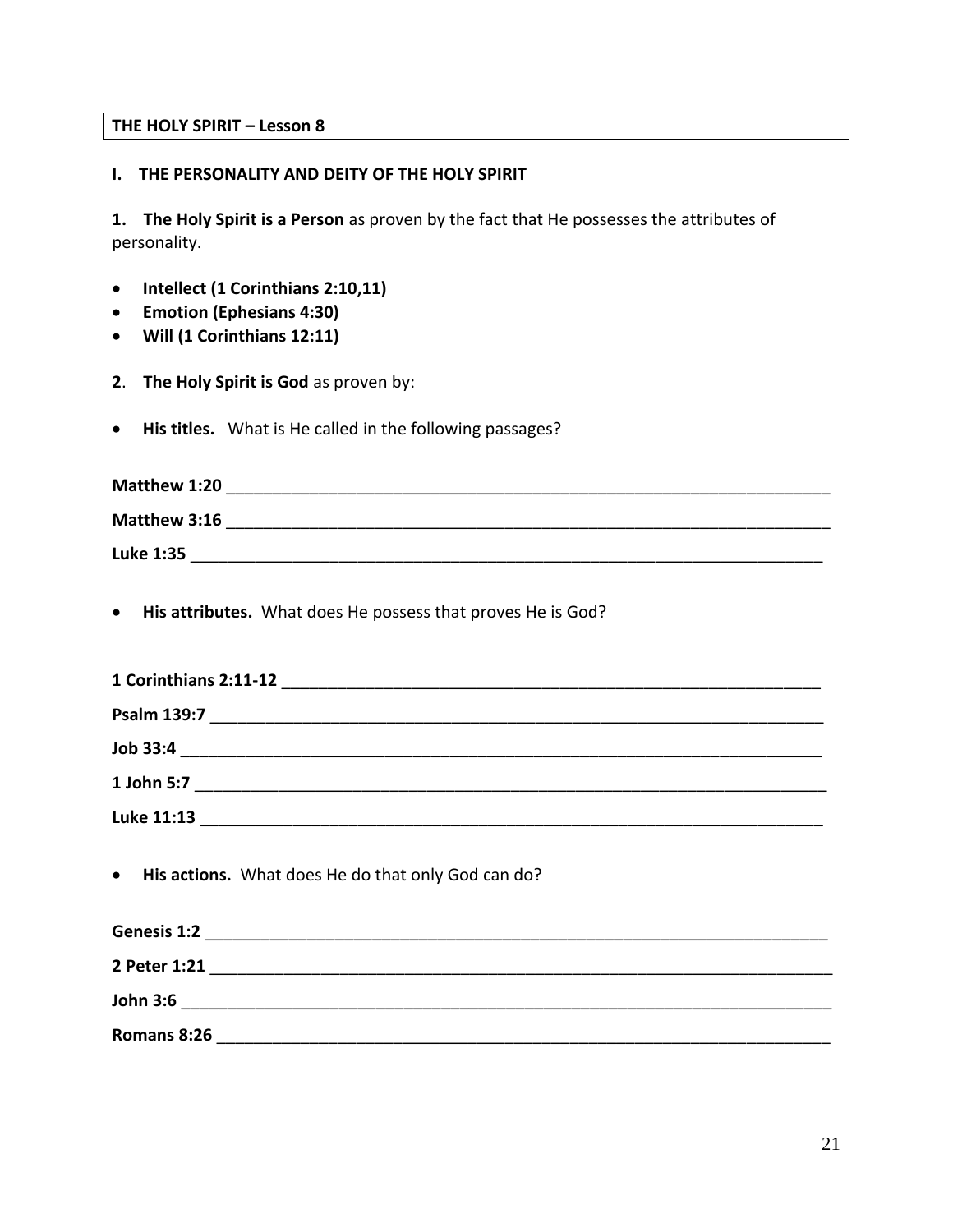## **II. THE CHANGING MINISTRY OF THE HOLY SPIRIT**

The ministry of the Holy Spirit today is **not** as it was in the Old Testament, nor during the transition period between the Old and New Testaments.

**1.** In the Old Testament, **all** Believers were **not** indwelt and sealed by the Holy Spirit. He (the Holy Spirit) moved upon certain ones for special tasks. Read the following passages and note how God gave them power in order to accomplish His will.

| Judges 14:5, 6, 19    |  |
|-----------------------|--|
| 1 Samuel 16:12-14     |  |
| 2 Chronicles 24:18-20 |  |

**2.** The transition period encompassed the time between the Old Testament and the New Testament. (This period of time is recorded mostly in the book of Acts.)

\_\_\_\_\_\_\_\_\_\_\_\_\_\_\_\_\_\_\_\_\_\_\_\_\_\_\_\_\_\_\_\_\_\_\_\_\_\_\_\_\_\_\_\_\_\_\_\_\_\_\_\_\_\_\_\_\_\_\_\_\_\_\_\_\_\_\_\_\_\_\_\_\_\_\_\_\_

\_\_\_\_\_\_\_\_\_\_\_\_\_\_\_\_\_\_\_\_\_\_\_\_\_\_\_\_\_\_\_\_\_\_\_\_\_\_\_\_\_\_\_\_\_\_\_\_\_\_\_\_\_\_\_\_\_\_\_\_\_\_\_\_\_\_\_\_\_\_\_\_\_\_\_\_\_

- What did Jesus promise in **Acts 1:4, 5**? \_\_\_\_\_\_\_\_\_\_\_\_\_\_\_\_\_\_\_\_\_\_\_\_\_\_\_\_\_\_\_\_\_\_\_\_\_\_\_\_\_\_
- What was Jesus saying in John 14:16, 17?
- God delayed sending the Holy Spirit until the Day of Pentecost. According to **Acts 2:4-9**, what happened at this time among the Jews?
- In **Acts 8:14-17** the Samaritans receive the gospel but not the Holy Spirit until the Apostles come.

\_\_\_\_\_\_\_\_\_\_\_\_\_\_\_\_\_\_\_\_\_\_\_\_\_\_\_\_\_\_\_\_\_\_\_\_\_\_\_\_\_\_\_\_\_\_\_\_\_\_\_\_\_\_\_\_\_\_\_\_\_\_\_\_\_\_\_\_\_\_\_\_\_\_\_\_\_

- In **Acts 10:44-45** the Gentiles receive the Holy Spirit.
- In **Acts 19:1-6** a group of Old Testament saints receive the Holy Spirit.
- **3**. Today **all Believers** receive the Holy Spirit at the moment of conversion.

What does **Romans 8:9** say? \_\_\_\_\_\_\_\_\_\_\_\_\_\_\_\_\_\_\_\_\_\_\_\_\_\_\_\_\_\_\_\_\_\_\_\_\_\_\_\_\_\_\_\_\_\_\_\_\_\_\_\_\_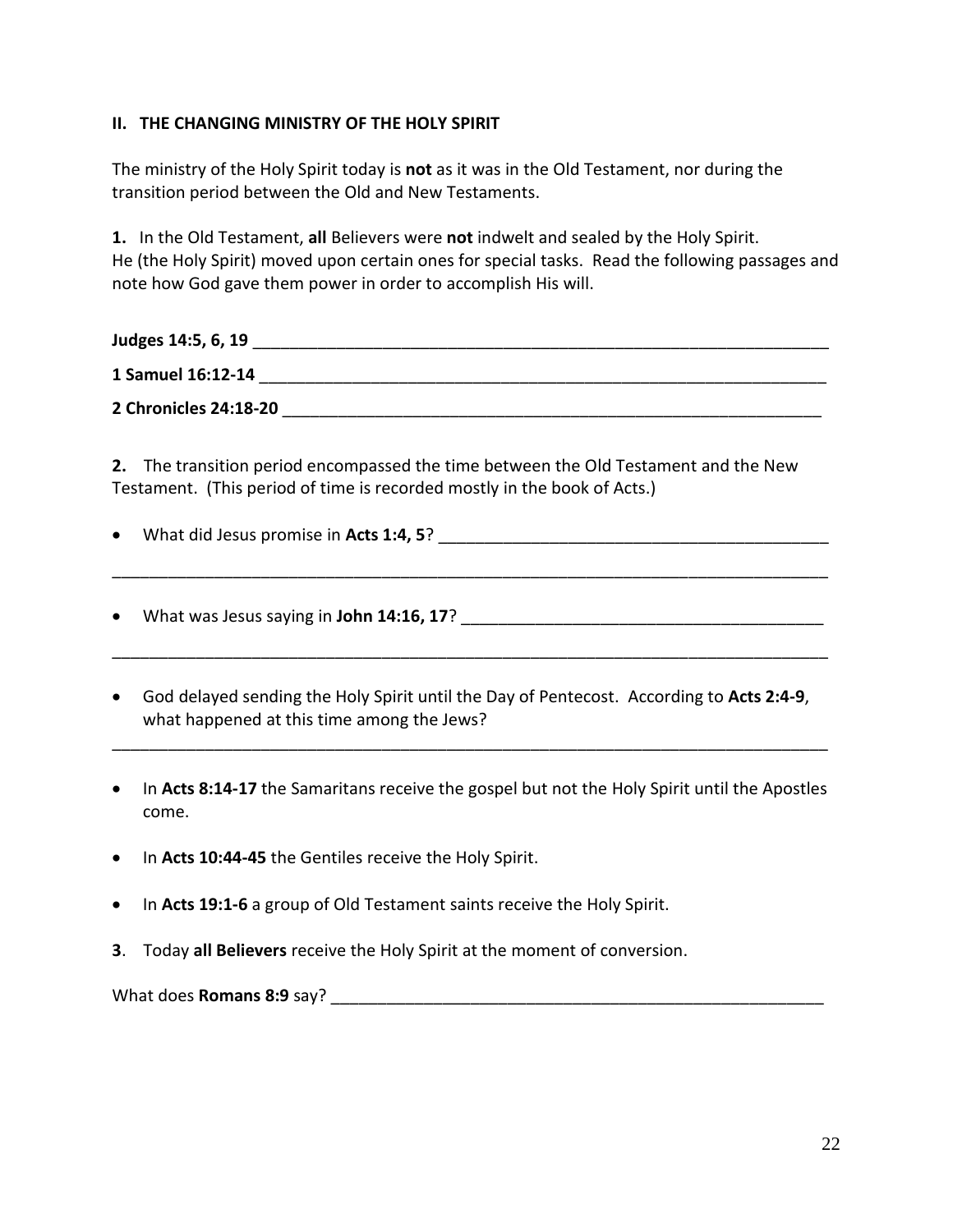#### **III. THE MINISTRY OF THE HOLY SPIRIT**

**1**. What is the Holy Spirit's **relationship to the Scriptures**? **(2 Timothy 3:16-17)**

|           | 2. What is the Holy Spirit's relationship to man according to John 14:16-17?      |  |
|-----------|-----------------------------------------------------------------------------------|--|
|           | 3. What ministries does the Holy Spirit perform in relationship to our salvation? |  |
|           |                                                                                   |  |
|           |                                                                                   |  |
|           |                                                                                   |  |
|           |                                                                                   |  |
|           | 4. Other ministries of the Holy Spirit.                                           |  |
| $\bullet$ |                                                                                   |  |
| $\bullet$ |                                                                                   |  |
|           | What does the Holy Spirit use to illumine and guide us? (1 Corinthians 2:9-14)    |  |
| $\bullet$ |                                                                                   |  |
|           |                                                                                   |  |
|           | Acts 1:8                                                                          |  |

#### **IV. SPIRITUAL GIFTS**

**1**. The Holy Spirit gives the Believers gifts. These are defined as a "God-given ability for service."

**2.** When does a Believer receive His gifts? **(1 Corinthians 12:7, 18)** \_\_\_\_\_\_\_\_\_\_\_\_\_\_\_\_\_\_\_\_

\_\_\_\_\_\_\_\_\_\_\_\_\_\_\_\_\_\_\_\_\_\_\_\_\_\_\_\_\_\_\_\_\_\_\_\_\_\_\_\_\_\_\_\_\_\_\_\_\_\_\_\_\_\_\_\_\_\_\_\_\_\_\_\_\_\_\_\_\_\_\_\_\_\_\_\_\_\_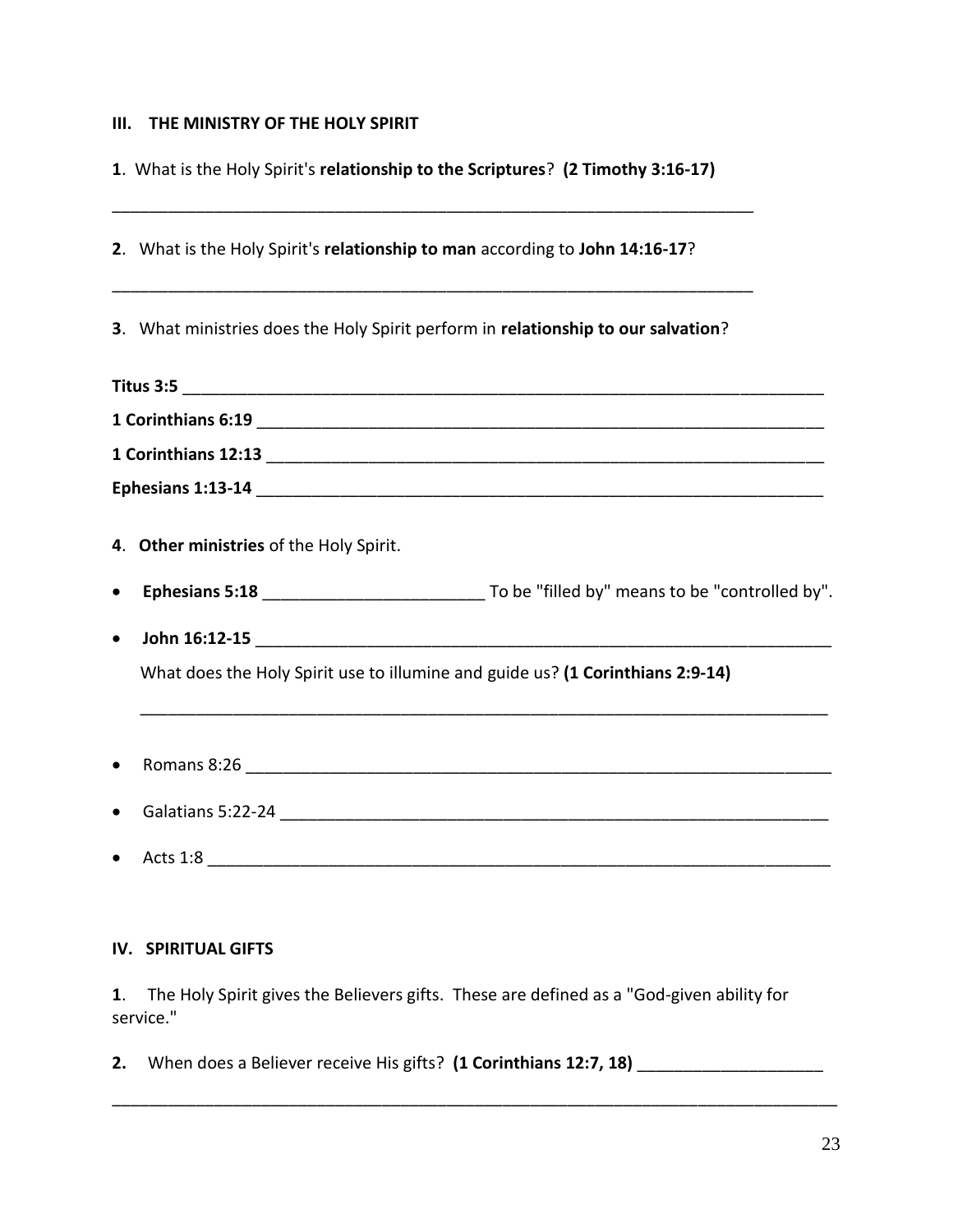**3**. Who decides what gifts a Believer receives? **(1 Corinthians 12:11, 18)** \_\_\_\_\_\_\_\_\_\_\_\_\_\_\_

\_\_\_\_\_\_\_\_\_\_\_\_\_\_\_\_\_\_\_\_\_\_\_\_\_\_\_\_\_\_\_\_\_\_\_\_\_\_\_\_\_\_\_\_\_\_\_\_\_\_\_\_\_\_\_\_\_\_\_\_\_\_\_\_\_\_\_\_\_\_\_\_\_\_\_\_\_

\_\_\_\_\_\_\_\_\_\_\_\_\_\_\_\_\_\_\_\_\_\_\_\_\_\_\_\_\_\_\_\_\_\_\_\_\_\_\_\_\_\_\_\_\_\_\_\_\_\_\_\_\_\_\_\_\_\_\_\_\_\_\_\_\_\_\_\_\_\_\_\_\_\_\_\_\_

- **4**. Why has God given different gifts? **(1 Corinthians 12:24-25)** \_\_\_\_\_\_\_\_\_\_\_\_\_\_\_\_\_\_\_\_\_\_\_
- **5**. Lists of the various spiritual gifts are found in:
- **1 Corinthians 12**
- **Romans 12:6-8**
- **Ephesians 4:11**
- **1 Peter 4:10-11**
- **6**. How to find your spiritual gifts
- Know the Biblical gifts.
- Serve where you can. In this way you will begin to discover where you are useful.
- Get counsel of wise, mature Christians.
- Develop your gifts.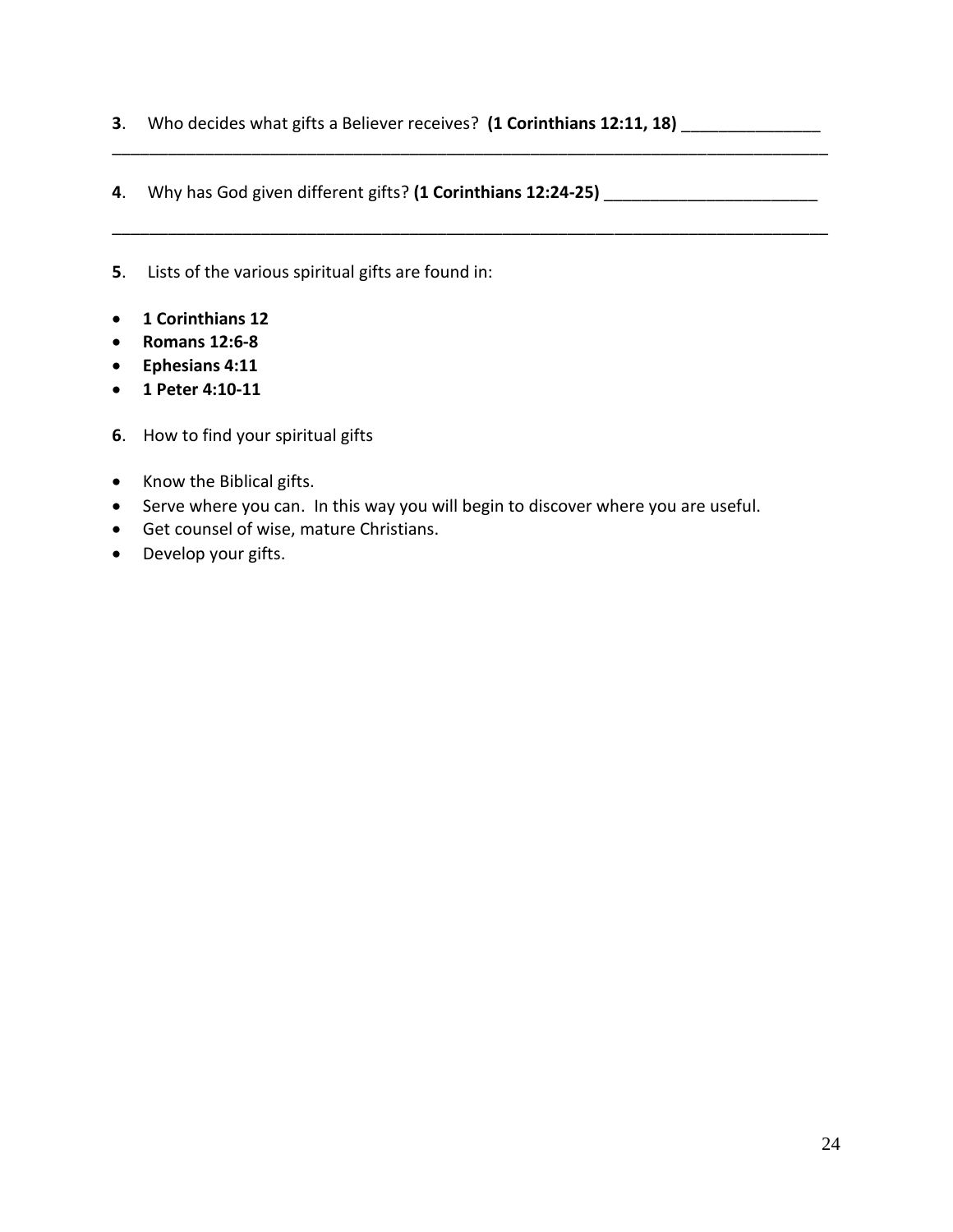## **GETTING ALONG WITH GOD'S PEOPLE** - **Lesson 9**

Christ told His disciples: "By this (your love for one another) shall all men know that you are my disciples". **(John 13:34-35)** In **Ephesians 4:16** Paul describes a healthy church as one in which every member is meeting needs and, as a result, the body is not only healthy, but also increasing. **Hebrews 10:24** commands Believers to stimulate one another to love and good works.

There are numerous passages in the New Testament exhorting Believers to love and care for "one another".

This love and care for one another is not to cease when a Believer does wrong. In **Galatians 6:1** Paul tells the Believer living for God to "restore" a Believer who is "overtaken in a fault". Scripture has much to say about this process.

### **I. PERSONAL PREPARATION**

**1**. As we examine ourselves, we may recognize that we have offended someone. We are talking here about a **genuine offense or sin**. It is possible that someone is angry at us or even hates us, yet we have not wronged them. Such a case is not being discussed in **Matthew 5:23, 24**. If before we worship God everyone has to be pleased with us, then neither Jesus nor the Apostles would have ever worshipped.

**2**. But when we have wronged another, what are we commanded to do in **Matt 5:23-24**?

**3**. How long should you wait before you deal with the one you offended?

\_\_\_\_\_\_\_\_\_\_\_\_\_\_\_\_\_\_\_\_\_\_\_\_\_\_\_\_\_\_\_\_\_\_\_\_\_\_\_\_\_\_\_\_\_\_\_\_\_\_\_\_\_\_\_\_\_\_\_\_\_\_\_\_\_\_\_\_\_\_\_\_\_\_\_

What if you "know" that they will reject you? What if you don't think that this is the right time?

## **II. HOW TO DEAL WITH SOMEONE WHO HAS SINNED AGAINST US**

Note the steps taken in **Matthew 18:15-17**.

#### **1.** First **determine if this is sin** (read **Galatians 6:1**).

The passages are **not** talking about personal preferences, differences of opinion or conviction, but of definite sin.

**2.** "**Go**". We do not wait for them to come to us, rather we are to go to them. It is much easier sometimes just to ignore the person or "write them off", but love says "go" (notice the context in **Matthew 18:12-14**).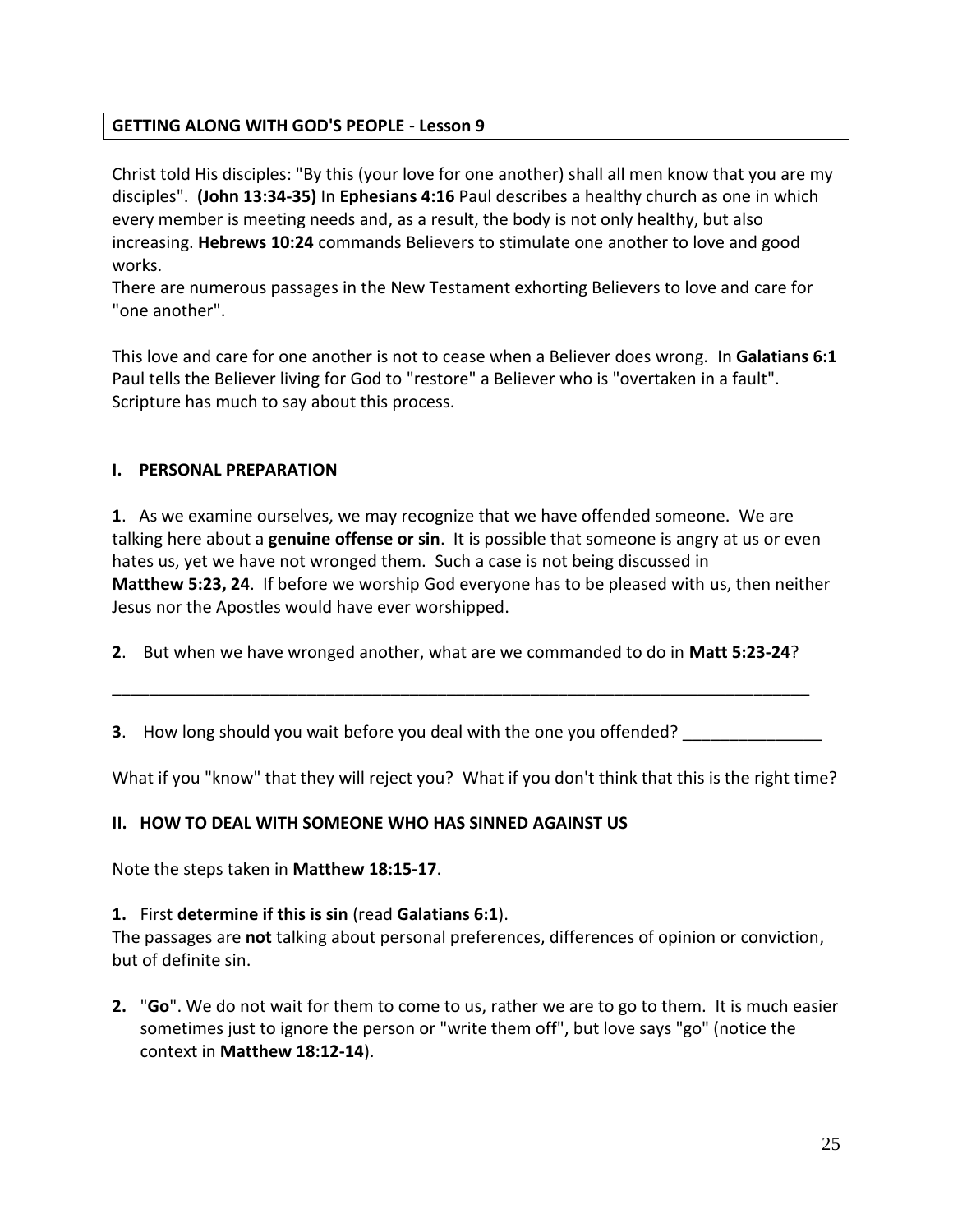**3.** "**Convince**". To tell or show him his fault is a strong word meaning to "convict or convince". Why is it so important that we convince people of their sin rather than simply letting them go their way?

If **Genesis 3:8-13** is any indication of possible response, *what reactions must we be prepared to deal with* when we confront people with their sins?

\_\_\_\_\_\_\_\_\_\_\_\_\_\_\_\_\_\_\_\_\_\_\_\_\_\_\_\_\_\_\_\_\_\_\_\_\_\_\_\_\_\_\_\_\_\_\_\_\_\_\_\_\_\_\_\_\_\_\_\_\_\_\_\_\_\_\_\_\_\_\_\_\_\_\_\_\_\_

According to **Matthew 18:15** should this person be approached in front of others?

If not, then how is he to be approached?

\_\_\_\_\_\_\_\_\_\_\_\_\_\_\_\_\_\_\_\_\_\_\_\_\_\_\_\_\_\_\_\_\_\_\_\_\_\_\_\_\_\_\_\_\_

What is the **goal** of the following verses?

| Matthew 18:15        |  |
|----------------------|--|
| <b>Galatians 6:1</b> |  |
| <b>James 5:20</b>    |  |

## **4**. **Small group confrontation. (Matthew 18:16)**

If the previous step fails, then we do not simply walk away. We must approach the person this time with a small group of two or three. Why is this step necessary?

\_\_\_\_\_\_\_\_\_\_\_\_\_\_\_\_\_\_\_\_\_\_\_\_\_\_\_\_\_\_\_\_\_\_\_\_\_\_\_\_\_\_\_\_\_\_\_\_\_\_\_\_\_\_\_\_\_\_\_\_\_\_\_\_\_\_\_\_\_\_\_\_\_\_\_\_\_

## **5. Confrontation from the church. (Matthew 18:17a)**

## **6**. **Church discipline. (Matthew 18:17b)**

What is the goal of church discipline? (1 Corinthians 5:5)

This final step is a last resort and no timetable is given to us as to when it must take place. If progress is being made or if the person is not going into deeper sin or influencing others in a negative way, then there is no need to rush to step 6, but it should not be ignored either.

In **Matthew 18:18, 19** we are being told that when this final step has been taken by the church, it has already been taken in heaven. In other words, **we are to be in agreement with God.**  God has recognized their unrepentant sin and so should we.

Such a person is to be treated as a "pagan". **The goal is still to restore**. We are to continue to be friendly and kind. However, he is not to be recognized as a brother in Christ. If, for instance, he is a family member, you may eat with him as a family member, but not as a fellow believer.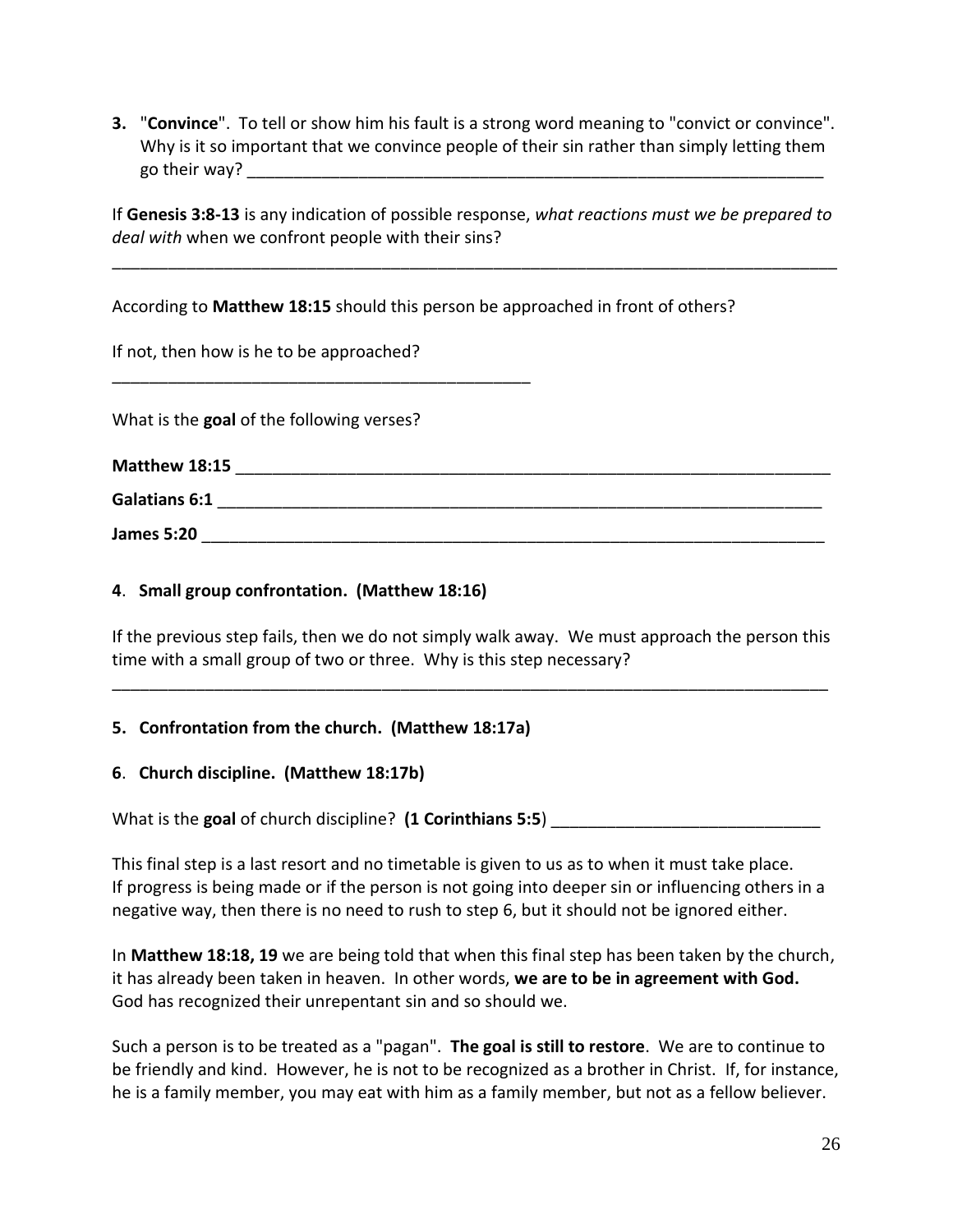See **1 Corinthians 5:11.** The goal is restoration, which demands that we take God's side and do things God's way. God calls Believers who are in sin to repent – so should we.

## **IV. THE SUBJECT OF FORGIVENESS**

### **1. Forgiveness is not a feeling, it is a promise**.

\_\_\_\_\_\_\_\_\_\_\_\_\_\_\_\_\_\_\_\_\_\_\_\_\_\_\_\_\_\_\_\_\_\_\_\_\_\_\_

When we forgive, we have promised to no longer hold a wrong against someone. We are in essence promising never to bring up the offense to the offender, to others, or to ourselves again.

**2**. According to Luke 17:3-4, who are we to forgive?

Why is it not possible to forgive an unrepentant person? \_\_\_\_\_\_\_\_\_\_\_\_\_\_\_\_\_\_\_\_\_\_\_\_\_\_\_\_\_\_\_

**3**. How do we know if the person is *sincere* in his repentance?

**4**. What does Jesus say about the person who *refuses to forgive* in **Matthew 18:21-35**?

\_\_\_\_\_\_\_\_\_\_\_\_\_\_\_\_\_\_\_\_\_\_\_\_\_\_\_\_\_\_\_\_\_\_\_\_\_\_\_\_\_\_\_\_\_\_\_\_\_\_\_\_\_\_\_\_\_\_\_\_\_\_\_\_\_\_\_\_\_\_\_\_\_\_\_\_

\_\_\_\_\_\_\_\_\_\_\_\_\_\_\_\_\_\_\_\_\_\_\_\_\_\_\_\_\_\_\_\_\_\_\_\_\_\_\_\_\_\_\_\_\_\_\_\_\_\_\_\_\_\_\_\_\_\_\_\_\_\_\_\_\_\_\_\_\_\_\_\_\_\_\_\_

**5.** How are we to treat a person who *will not repent* of wrongs done to us?

(see **Rom 12:14, 17-21**)

## **CONCLUSION**

**1**. Who taught this method of dealing with offenses against one another?

Do you agree with Him?  $\qquad \qquad \qquad \qquad \qquad \qquad$ 

Do you practice what He taught?

**2**. When a person comes to *share a problem with you about someone else*, how should you tell them to handle it according to **Matthew 18:15**?

**3**. Be sure to inform him that you will check with him soon to inquire if he has handled the problem Biblically. If he went to the offender and did not get the problem resolved, encourage him to *take at least two godly people* with him and go back to the offender.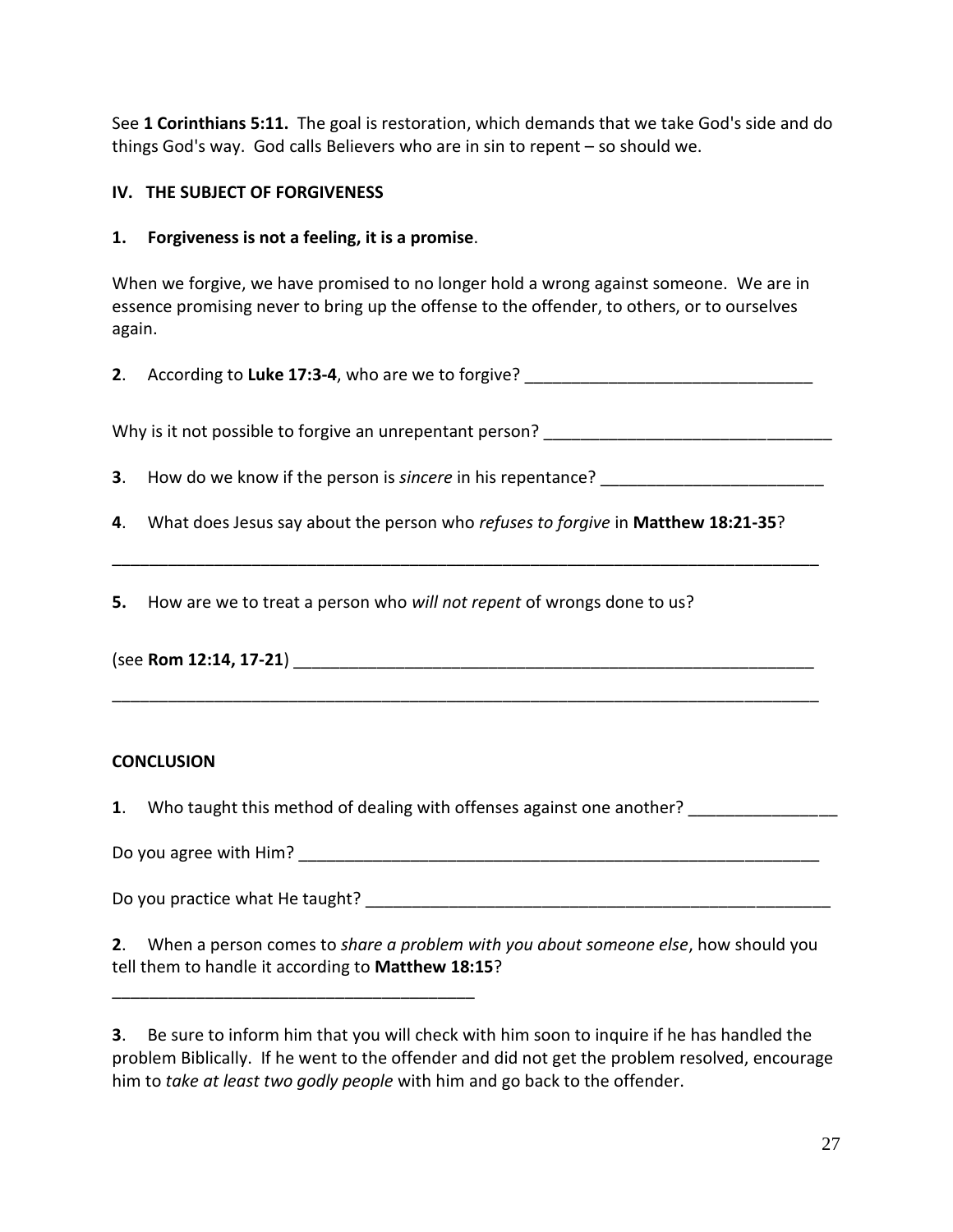#### **BIBLICAL LOVE – Lesson 10**

The frustrated wife tells the counselor that she is divorcing her husband because she does not love him anymore. The young couple fight constantly and have nothing in common, but they are going to get married because they are in love. There is much fuzziness about love in our culture today. Since it plays such an important role in our world, as well as our Christian lives and churches, it is vital that we know what Scripture has to say on the subject.

### **I. THE IMPORTANCE OF LOVE**

\_\_\_\_\_\_\_\_\_\_\_\_\_\_\_\_\_\_\_\_\_\_\_\_\_\_\_\_\_\_\_

**1**. What *commandment* did Christ give to His disciples the night before He went to the cross? **(John 13:34-35)**

\_\_\_\_\_\_\_\_\_\_\_\_\_\_\_\_\_\_\_\_\_\_\_\_\_\_\_\_\_\_\_\_\_\_\_\_\_\_\_\_\_\_\_\_\_\_\_\_\_\_\_\_\_\_\_\_\_\_\_\_\_\_\_\_\_\_\_\_\_\_\_\_\_\_\_\_\_\_

Obedience to this command would produce what results?

**2**. How is the love that demonstrates Christ-likeness produced in our lives? **(Galatians 5:22)**

\_\_\_\_\_\_\_\_\_\_\_\_\_\_\_\_\_\_\_\_\_\_\_\_\_\_\_\_\_\_\_\_\_\_\_\_\_\_\_\_\_\_\_\_\_\_\_\_\_\_\_\_\_\_\_\_\_\_\_\_\_\_\_\_\_\_\_\_\_\_\_\_\_\_\_\_\_\_

\_\_\_\_\_\_\_\_\_\_\_\_\_\_\_\_\_\_\_\_\_\_\_\_\_\_\_\_\_\_\_\_\_\_\_\_\_\_\_\_\_\_\_\_\_\_\_\_\_\_\_\_\_\_\_\_\_\_\_\_\_\_\_\_\_\_\_\_\_\_\_\_\_\_\_\_\_\_

**3.** In relation to all other virtues and actions, how highly does God rate love?

See **1 Corinthians 13:1-3, 13** \_\_\_\_\_\_\_\_\_\_\_\_\_\_\_\_\_\_\_\_\_\_\_\_\_\_\_\_\_\_\_\_\_\_\_\_\_\_\_\_\_\_\_\_\_\_\_\_\_\_\_\_\_

#### **II. WHAT IS BIBLICAL LOVE?**

\_\_\_\_\_\_\_\_\_\_\_\_\_\_\_\_\_\_\_\_\_\_\_\_\_\_\_

| 1. Note the characteristics of love as found in 1 Corinthians 13:4-8a. |
|------------------------------------------------------------------------|
| Do these characteristics put more emphasis on actions or               |
| feelings?                                                              |

**2.** If one word could be used to describe love, what would it be according to **John 3:16**?

Is the emphasis here on actions or feelings?  $\blacksquare$ 

**3**. Where is the emphasis in **1 John 3:17-18**?

**4**. Can love be taught? (See **1 Thessalonians 4:9** and **Titus 2:4**) \_\_\_\_\_\_\_\_\_\_\_\_\_\_\_\_\_\_\_\_\_\_\_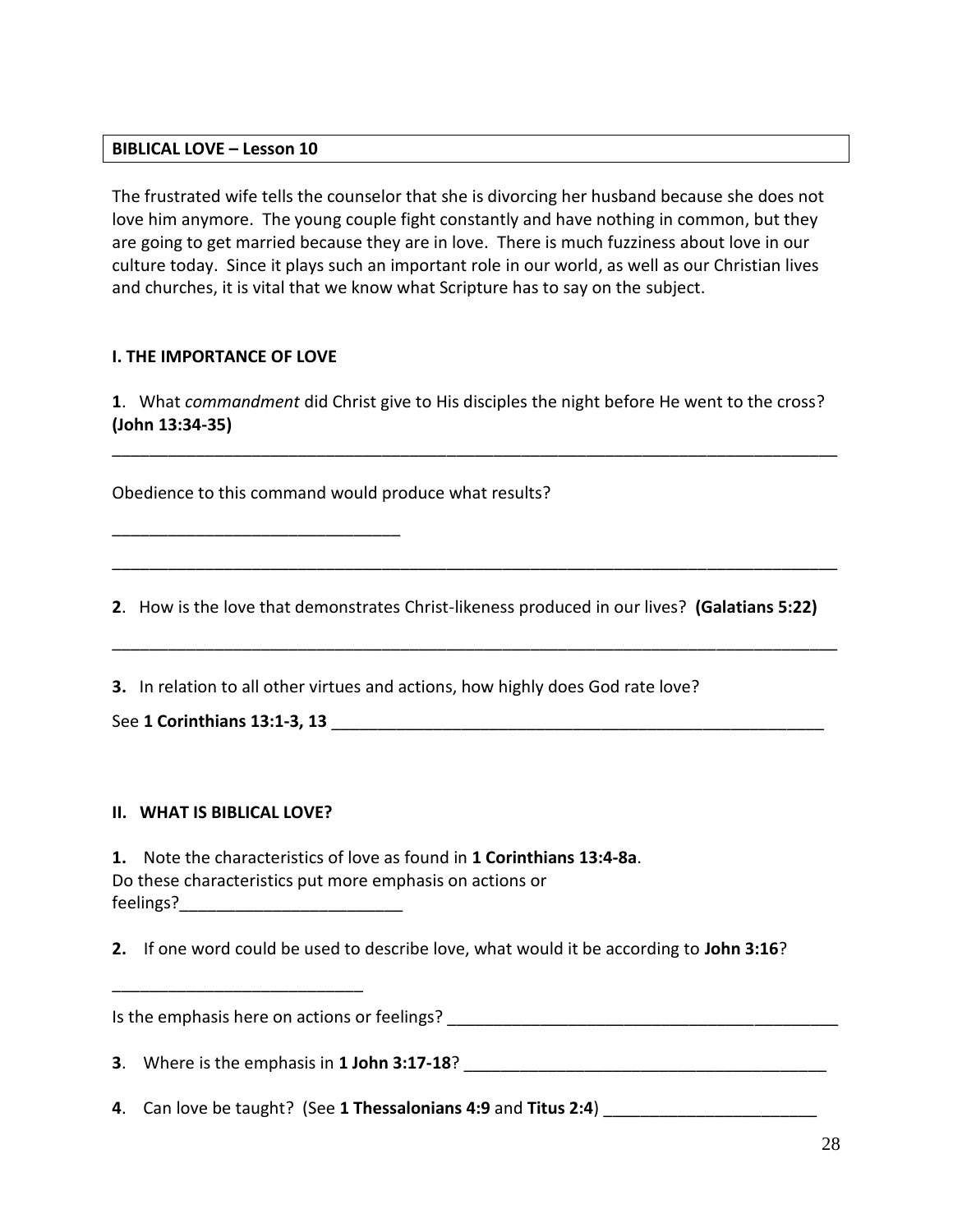Biblically, what should we tell the wife in the opening illustration?

**5**. To love is a command from God. **(Matthew 22:36-40)**

Can we command our emotions?

Is the emphasis here on actions or emotions?

\_\_\_\_\_\_\_\_\_\_\_\_\_\_\_\_\_\_\_\_\_\_\_\_\_\_\_\_\_\_\_\_\_\_\_\_\_\_\_\_\_

**6**. Who is the supreme example of love? (See **Ephesians 5:25**)

**7.** The Greek word "Agape", which is translated "love" in these passages, speaks of a selfsacrificing love. It does not have reference to emotions or feelings.

\_\_\_\_\_\_\_\_\_\_\_\_\_\_\_\_\_\_\_\_\_\_\_\_\_\_\_\_\_\_\_\_\_\_\_\_\_\_\_\_\_\_\_\_\_\_\_\_\_\_\_\_\_\_\_\_\_\_\_\_\_\_\_\_\_\_\_\_\_\_\_\_\_\_\_\_\_

\_\_\_\_\_\_\_\_\_\_\_\_\_\_\_\_\_\_\_\_\_\_\_\_\_\_\_\_\_\_\_\_\_\_\_\_\_\_\_\_\_\_\_\_\_\_\_\_\_\_\_\_\_\_\_\_\_\_\_\_\_\_\_\_\_\_\_\_\_\_\_\_\_\_\_\_\_

Love is a command to be obeyed

- not an option
- not an accident
- not a feeling to be generated first.

#### **III. WHO ARE WE TO LOVE?**

- **Matthew 22:36, 37** \_\_\_\_\_\_\_\_\_\_\_\_\_\_\_\_\_\_\_\_\_\_\_\_\_\_\_\_\_\_\_\_\_\_\_\_\_\_\_\_\_\_\_\_\_\_\_\_\_\_\_\_\_\_\_\_\_
- Luke 10:29-37
- **John 13:34-35** \_\_\_\_\_\_\_\_\_\_\_\_\_\_\_\_\_\_\_\_\_\_\_\_\_\_\_\_\_\_\_\_\_\_\_\_\_\_\_\_\_\_\_\_\_\_\_\_\_\_\_\_\_\_\_\_\_\_\_\_\_
- **Titus 2:4** \_\_\_\_\_\_\_\_\_\_\_\_\_\_\_\_\_\_\_\_\_\_\_\_\_\_\_\_\_\_\_\_\_\_\_\_\_\_\_\_\_\_\_\_\_\_\_\_\_\_\_\_\_\_\_\_\_\_\_\_\_\_\_\_\_
- **Ephesians 5:25** \_\_\_\_\_\_\_\_\_\_\_\_\_\_\_\_\_\_\_\_\_\_\_\_\_\_\_\_\_\_\_\_\_\_\_\_\_\_\_\_\_\_\_\_\_\_\_\_\_\_\_\_\_\_\_\_\_\_\_\_
- **Matthew 5:44** \_\_\_\_\_\_\_\_\_\_\_\_\_\_\_\_\_\_\_\_\_\_\_\_\_\_\_\_\_\_\_\_\_\_\_\_\_\_\_\_\_\_\_\_\_\_\_\_\_\_\_\_\_\_\_\_\_\_\_\_\_

(see **Romans 12:14, 17-21**)

#### **IV. WHAT DOES IT MEAN TO "WALK IN LOVE"?**

- **1.** Love God and His Word. **(John 14:21; 15:10; 1 John 5:3)**
- **2.** Put others ahead of yourself. **(Philippians 2:3-4; Romans 12:20-21).**
- **3.** Perform loving deeds and actions as well as speak kind words. **(1 John 3:18)**
- **4.** Be a giver. **(Acts 20:35; John 3:16)**